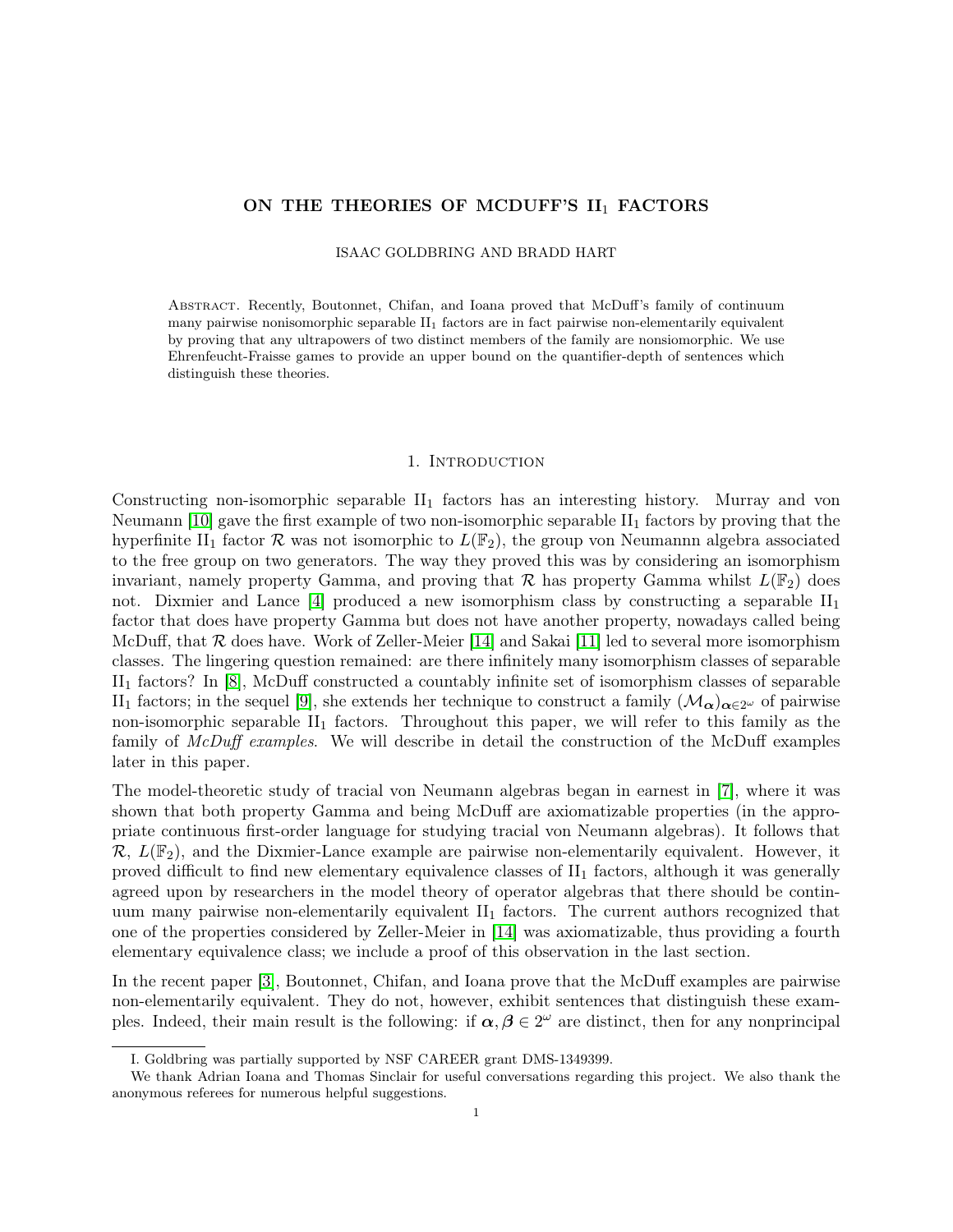#### 2 I. GOLDBRING AND B. HART

ultrafilters  $U, V$  on arbitrary index sets, one has that  $\mathcal{M}_{\alpha}^{\mathcal{U}} \ncong \mathcal{M}_{\beta}^{\mathcal{V}}$ . It is now routine to see that  $M_{\alpha}$  and  $M_{\beta}$  are not elementarily equivalent. Indeed, since the question of whether or not  $M_{\alpha}$ and  $M_{\beta}$  are elementarily equivalent is absolute, one can safely assume CH (see, for example, [\[5\]](#page-13-8)), whence  $\mathcal{M}_{\alpha}$  elementarily equivalent to  $\mathcal{M}_{\beta}$  would imply that, for any nonprincipal ultrafilter  $\mathcal{U}$  on N, one has that  $\mathcal{M}_{\alpha}^{\mathcal{U}}$  and  $\mathcal{M}_{\beta}^{\mathcal{U}}$  are saturated models of the same theory and a familiar back-and-forth argument shows that they are isomorphic.<sup>[1](#page-1-0)</sup> (See [\[6,](#page-13-9) Section 4.4] for more details.)

To a model-theorist, it is interesting to know what sentences separate these examples. Indeed, to show that  $\mathcal{M}_{\alpha}$  and  $\mathcal{M}_{\beta}$  are not elementarily equivalent, it would be interesting to write down an explicit set of sentences T such that, for some  $\sigma \in T$ , we have  $\sigma^{\mathcal{M}_{\alpha}} \neq \sigma^{\mathcal{M}_{\beta}}$ . At the end of this paper, we show how to do this when  $\alpha(0) \neq \beta(0)$ ; for the general case, we do not know how to do this.

The main result of this paper is instead quantitative in nature. For II<sub>1</sub> factors M and N and  $k \ge 1$ , we say that  $\mathcal{M} \equiv_k \mathcal{N}$  if  $\sigma^{\mathcal{M}} = \sigma^{\mathcal{N}}$  for any sentence  $\sigma$  of "complexity" at most k. (The precise notion of complexity will be defined in the next section.) Here is our main result:

**Theorem.** Suppose that  $\alpha, \beta \in 2^{\omega}$  are distinct and  $k \in \omega$  is least such that  $\alpha(k) \neq \beta(k)$ . Then  $M_{\alpha} \not\equiv_{5k+3} M_{\beta}$ .

In the next section, we describe the needed facts from logic as well as the parts of the paper [\[3\]](#page-13-7) that we will use in our argument. In Section 3, we prove the main result; the proof uses Ehrenfeucht-Fräisse games. In Section 4, we take care of some miscellaneous facts. First, we write down an explicit list of sentences that distinguish  $M_{\alpha}$  from  $M_{\beta}$  when  $\alpha(0) \neq \beta(0)$ . Next we discuss how the model-theoretic behavior of "good unitaries" underlies much of the argument in [\[3\]](#page-13-7). We then go on to show how Zeller-Meier's notion of inner asymptotic commutativity is axiomatizable and discuss another of Zeller-Meier's notions (which he does not name but we call "super McDuff"), giving some evidence as to why it might be axiomatizable. Finally, we bring up the notion of the first-order fundamental group of a  $II_1$  factor and show how finding a  $II_1$  factor with proper first-order fundamental group would give a different proof of the existence of continuum many theories of  $II_1$ factors.

We list here some conventions used throughout the paper. First, we follow set theoretic notation and view  $k \in \omega$  as the set of natural numbers less than  $k: k = \{0, 1, \ldots, k-1\}$ . In particular,  $2^k$  denotes the set of functions  $\{0,1,\ldots,k-1\} \to \{0,1\}$ . If  $\boldsymbol{\alpha} \in 2^k$ , then we set  $\alpha_i := \boldsymbol{\alpha}(i)$  for  $i = 0, 1, \ldots, k-1$  and we let  $\alpha^{\#} \in 2^{k-1}$  be such that  $\alpha$  is the concatenation of  $(\alpha_0)$  and  $\alpha^{\#}$ . If  $\alpha \in 2^{\omega}$ , then  $\alpha | k$  denotes the restriction of  $\alpha$  to  $\{0, 1, \ldots, k-1\}$ .

Whenever we write a tuple  $\vec{x}$ , it will be understood that the length of the tuple is countable (that is, finite or countably infinite).

We use  $\subset$  (as opposed to  $\subset$ ) to denote proper inclusion of sets.

Fix a von Neumann algebra M. For  $x, y \in M$ , the commutator of x and y is the element  $[x, y] :=$  $xy - yx$ . If A is a subalgebra of M, then the relative commutant of A in M is the set

$$
A' \cap \mathcal{M} := \{ x \in \mathcal{M} \mid [x, a] = 0 \text{ for all } a \in A \}.
$$

In particular, the center of M is  $Z(\mathcal{M}) := \mathcal{M}' \cap \mathcal{M}$ . For a tuple  $\vec{a}$  from M, we write  $C(\vec{a})$  to denote  $A' \cap M$ , where A is the subalgebra of M generated by the coordinates of  $\vec{a}$ . (Technically,

<span id="page-1-0"></span><sup>&</sup>lt;sup>1</sup>For those uncomfortable with the use of CH here, one can alternatively quote the Keisler-Shelah theorem as done in [\[3\]](#page-13-7).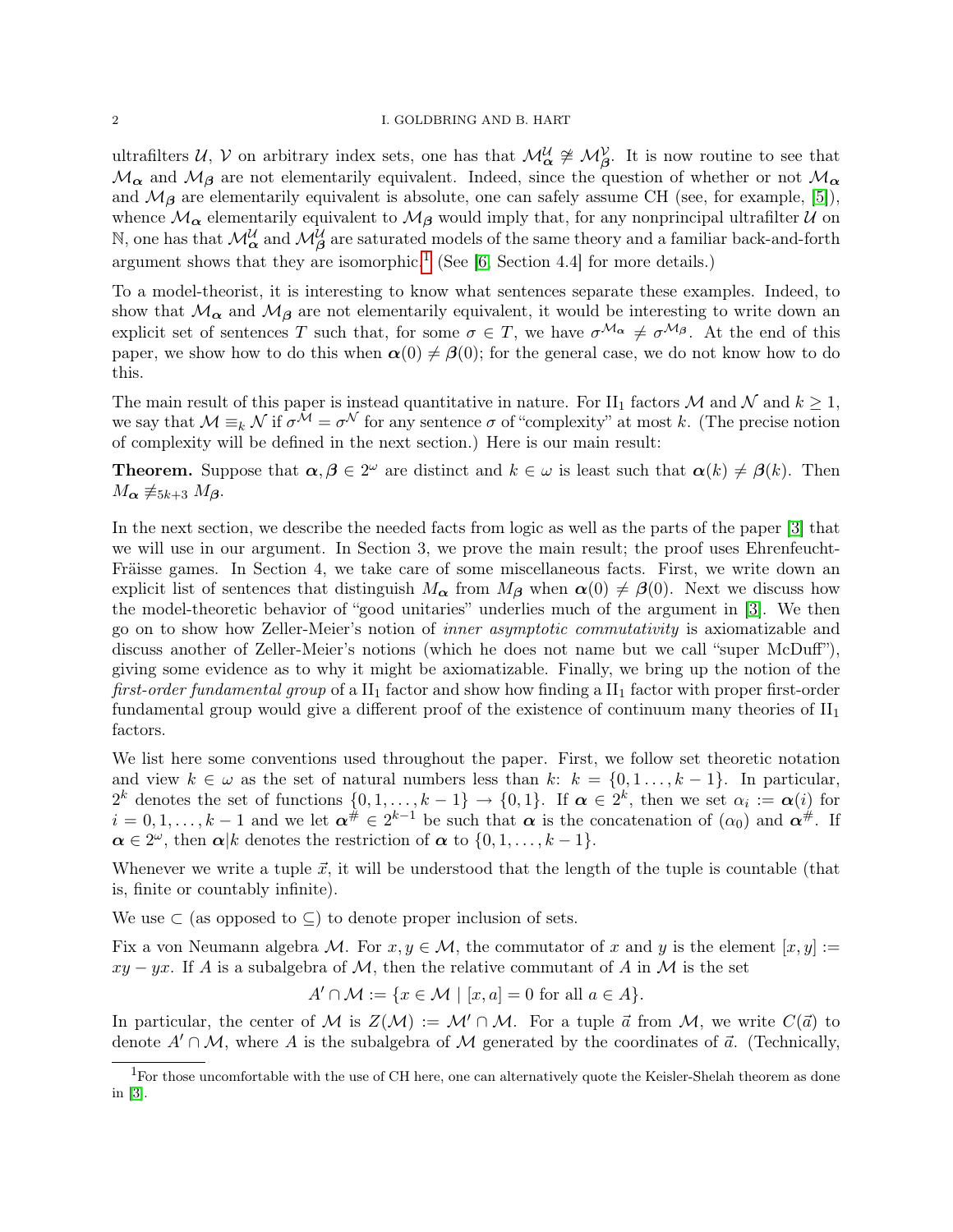this notation should also mention  $M$ , but the ambient algebra will always be clear from context, whence we omit any mention of it in the notation.)

The continuous logic used in this paper follows [\[6\]](#page-13-9); in particular, our formulae take values in R.

### 2. Preliminaries

#### 2.1. Logic.

**Definition 2.1.** If  $\varphi$  is a formula and k is a nonnegative integer, we define what it means for  $\varphi$  to have quantifier depth at most k, written depth( $\varphi$ )  $\leq$  k, by induction on the complexity of  $\varphi$ .

- If  $\varphi$  is atomic, then depth $(\varphi) \leq 0$ .
- If  $\varphi_1,\ldots,\varphi_n$  are formulae,  $f:\mathbb{R}^n\to\mathbb{R}$  is a continuous function and  $\varphi=f(\varphi_1,\ldots,\varphi_n)$ , then  $depth(\varphi) \leq max_{1 \leq i \leq n} depth(\varphi_i).$
- If  $\varphi = \sup_{\vec{x}} \psi$  or  $\varphi = \inf_{\vec{x}} \psi$ , then depth $(\varphi) \leq$  depth $(\psi) + 1$ .

The main tool in this paper is the following variant of the usual Ehrenfeucht-Fraisse game.

**Definition 2.2.** Let M and N be L-structures and let  $k \in \mathbb{N}$ .  $\mathfrak{G}(\mathcal{M}, \mathcal{N}, k)$  denotes the following game played by two players. First, player I plays either a tuple  $\vec{x_1} \in \mathcal{M}$  or a tuple  $\vec{y_1} \in \mathcal{N}$ . Player II then responds with a tuple  $\vec{y_1} \in \mathcal{N}$  or  $\vec{x_1} \in \mathcal{M}$ . The play continues in this way for k rounds. We say that Player II wins  $\mathfrak{G}(\mathcal{M}, \mathcal{N}, k)$  if there is an isomorphism between the substructures generated by  $\{\vec{x_1}, \ldots, \vec{x_k}\}\$  and  $\{\vec{y_1}, \ldots, \vec{y_k}\}\$  that maps  $\vec{x_i}$  to  $\vec{y_i}$ .

**Definition 2.3.** Suppose that  $M$  and  $N$  are  $\mathcal{L}$ -structures.

- (1) We write  $\mathcal{M} \equiv_k \mathcal{N}$  if  $\sigma^{\mathcal{M}} = \sigma^{\mathcal{N}}$  whenever depth $(\sigma) \leq k$ .
- (2) We write  $\mathcal{M} \equiv_k^{EF} \mathcal{N}$  if II has a winning strategy for  $\mathfrak{G}(\mathcal{M}, \mathcal{N}, k)$ .

It is a routine induction to show that  $\mathcal{M} \equiv_k^E \mathcal{N}$  implies  $\mathcal{M} \equiv_k \mathcal{N}$ . In the next lemma, the reader unfamiliar with the notion of an  $\aleph_1$ -saturated structure can simply think of an ultraproduct of structures with respect to a nonprincipal ultrafilter on N.

**Lemma 2.4.** Suppose that M and N are  $\aleph_1$ -saturated. Then  $\mathcal{M} \equiv_k \mathcal{N}$  if and only if  $\mathcal{M} \equiv_k^{EF} \mathcal{N}$ .

*Proof.* We prove the lemma by induction on k. Suppose first that  $k = 0$  and that  $\mathcal{M} \equiv_0 \mathcal{N}$ . Let  $\mathcal{M}_0$  and  $\mathcal{N}_0$  be the substructures of M and N respectively generated by the emptyset. It follows immediately that there is an isomorphism between  $\mathcal{M}_0$  and  $\mathcal{N}_0$  that sends  $c^{\mathcal{M}}$  to  $c^{\mathcal{N}}$  for each constant symbol c, whence II always wins  $\mathfrak{G}(\mathcal{M}, \mathcal{N}, 0)$ .

Now suppose that  $k > 0$  and inductively assume that the lemma holds for all integers smaller than k. We now describe a winning strategy for II in  $\mathfrak{G}(\mathcal{M}, \mathcal{N}, k)$ . Suppose that I first plays  $\vec{a}_1 \in \mathcal{M}$ (the case that I's first move is in N is analogous). Consider the set  $\Gamma(\vec{x})$  given by

$$
\Gamma(\vec{x}) := \{ |\varphi(\vec{x}) - r| = 0 : \text{depth}(\varphi) < k, \varphi^{\mathcal{M}}(\vec{a_1}) = r \}.
$$

We claim that  $\Gamma(\vec{x})$  is finitely satisfiable in N. Towards this end, consider conditions " $|\varphi_i(\vec{x}) - r_i|$  = 0" in  $\Gamma$ ,  $i = 1, \ldots, p$ . Let  $\sigma := \inf_{\vec{x}} \max_{1 \leq i \leq p} |\varphi_i(\vec{x}) - r_i|$ . Note that  $\sigma^{\mathcal{M}} = 0$  and that  $\text{depth}(\sigma) \leq k$ . Since  $\mathcal{M} \equiv_k \mathcal{N}$ , we have that  $\sigma^{\mathcal{N}} = 0$ , witnessing that  $\Gamma$  is finitely satisfiable. Since  $\mathcal{N}$  is  $\aleph_1$ saturated, it follows that there is  $\vec{b_1} \in \mathcal{N}$  satisfying Γ. The strategy for II in  $\mathfrak{G}(\mathcal{M}, \mathcal{N}, k)$  starts by demanding that II play  $\vec{b_1}$ . Note now that  $(\mathcal{M}, \vec{a_1}) \equiv_{k-1} (\mathcal{N}, \vec{b_1})$ , so by induction we have that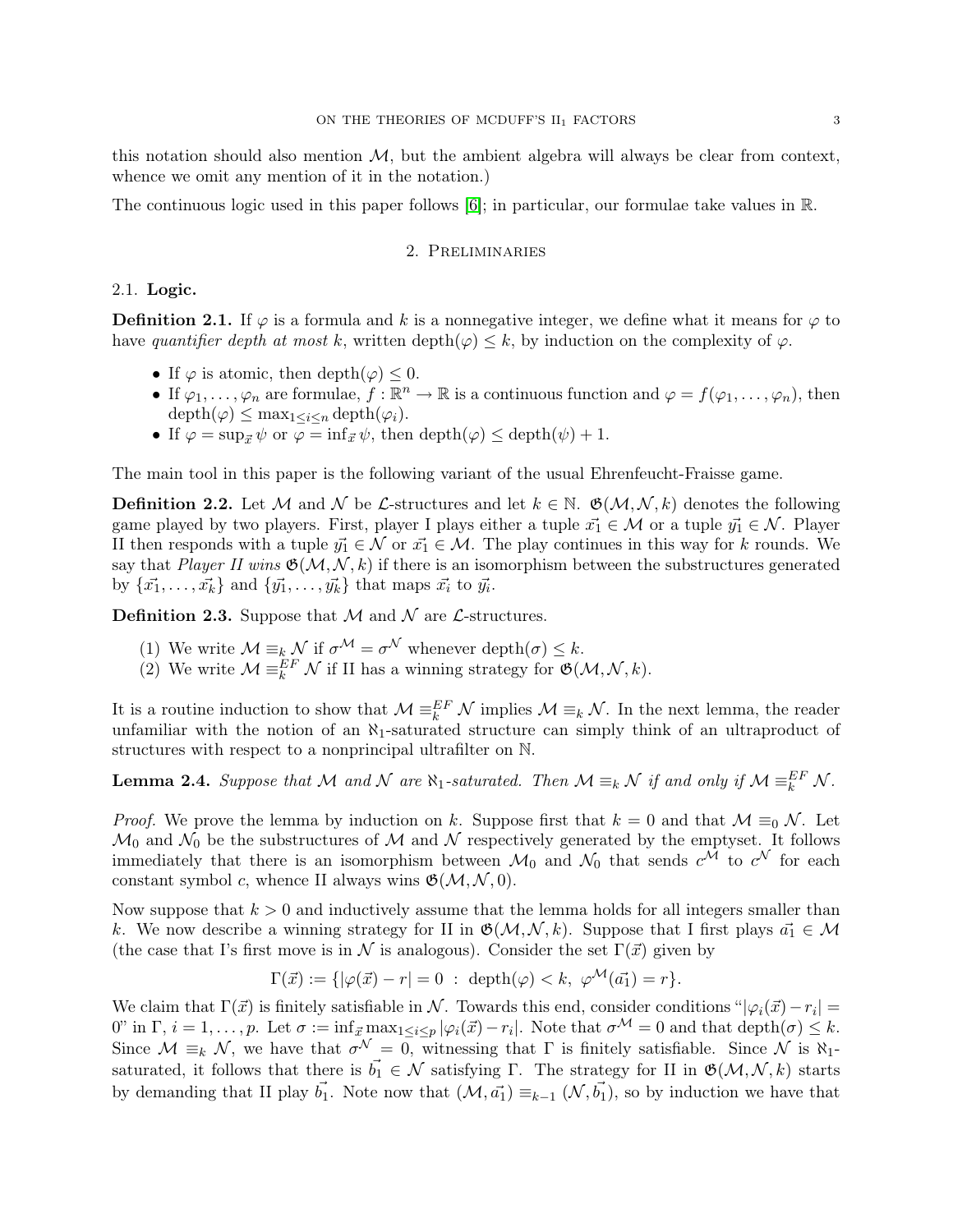$(\mathcal{M}, \vec{a_1}) \equiv_{k=1}^{EF} (\mathcal{N}, \vec{b_1}).$  The rest of the strategy for II in  $\mathfrak{G}(\mathcal{M}, \mathcal{N}, k)$  is to have II play according the winning strategy for II in  $\mathfrak{G}((\mathcal{M}, \vec{a_1}),(\mathcal{N}, \vec{b_1}), k - 1)$ , where, for  $p \geq 2$ , round p in  $\mathfrak{G}(\mathcal{M}, \mathcal{N}, k)$ is viewed as round  $p-1$  in  $\mathfrak{G}((\mathcal{M}, \vec{a_1}),(\mathcal{N}, \vec{b_1}), k-1)$ . This strategy is clearly a winning strategy for II in  $\mathfrak{G}(\mathcal{M}, \mathcal{N}, k)$ , whence  $\mathcal{M} \equiv_k^{EF} \mathcal{N}$ .  $\mathbb{E}_k^{EF} \mathcal{N}.$ 

In the sequel, we will often assume that  $\mathcal{M} \equiv_k^{EF} \mathcal{N}$  and that  $\mathcal{M}$  is nonseparable. For reasons that will become clear in the next section, we actually want to know that  $\mathcal N$  is also nonseparable.

**Lemma 2.5.** Suppose that  $M \equiv_2^{EF} N$  and M is nonseparable. Then N is nonseparable.

*Proof.* Let  $\vec{b}$  be any tuple from N. Let I play  $\vec{b}$  and have II respond with  $\vec{a}$  from M. Since M is nonseparable, there is  $\epsilon > 0$  and  $c \in \mathcal{M}$  such that  $d(c, a_i) \geq \epsilon$  for all i. Have I play c and II responds with  $d \in \mathcal{N}$ . Since II wins  $\mathfrak{G}(\mathcal{M}, \mathcal{N}, 2)$ , we have that  $d(d, b_i) \geq \epsilon$  for all i, whence  $\vec{b}$  is not dense in  $\mathcal N$  .  $\Box$ 

Note that the conclusion of the lemma need not hold if one merely assumes that  $\mathcal{M} \equiv_1^{EF} \mathcal{N}$ . Indeed, we invite the reader to verify that  $H \equiv_1^{EF} H'$  for any two infinite-dimensional Hilbert spaces H and  $H'.$ 

2.2. McDuff's examples and property  $\tilde{V}$ . First, we recall McDuff's examples. Let  $\Gamma$  be a countable group. For  $i \geq 1$ , let  $\Gamma_i$  denote an isomorphic copy of  $\Gamma$  and let  $\Lambda_i$  denote an isomorphic copy of Z. Let  $\tilde{\Gamma} := \bigoplus_{i \geq 1} \Gamma_i$ . If  $S_{\infty}$  denotes the group of permutations of N with finite support, then there is a natural action of  $S_{\infty}$  on  $\bigoplus_{i\geq 1} \Gamma$  (given by permutation of indices), whence we may consider the semidirect product  $\tilde{\Gamma} \rtimes S_{\infty}$ . Given these conventions, we can now define two new groups:

$$
T_0(\Gamma) := \langle \tilde{\Gamma}, (\Lambda_i)_{i \ge 1} | [\Gamma_i, \Lambda_j] = 0 \text{ for } i \ge j \rangle
$$

and

$$
T_1(\Gamma) := \langle \tilde{\Gamma} \rtimes S_{\infty}, (\Lambda_i)_{i \ge 1} | [\Gamma_i, \Lambda_j] = 0 \text{ for } i \ge j \rangle.
$$

Note that if  $\Delta$  is a subgroup of  $\Gamma$  and  $\alpha \in \{0,1\}$ , then  $T_{\alpha}(\Delta)$  is a subgroup of  $T_{\alpha}(\Gamma)$ . Given a sequence  $\boldsymbol{\alpha} \in 2^{\leq \omega}$ , we define a group  $K_{\boldsymbol{\alpha}}(\Gamma)$  as follows:

(1)  $K_{\alpha}(\Gamma) := \Gamma$  if  $\alpha = \emptyset$ ;

- (2)  $K_{\boldsymbol{\alpha}}(\Gamma) := (T_{\alpha_0} \circ T_{\alpha_1} \circ \cdots T_{\alpha_{n-1}})(\Gamma)$  if  $\boldsymbol{\alpha} \in 2^n$ ;
- (3)  $K_{\alpha}$  is the inductive limit of  $(K_{\alpha|n})_n$  if  $\alpha \in 2^{\omega}$ .

We then set  $\mathcal{M}_{\alpha}(\Gamma) := L(T_{\alpha}(\Gamma)).$  When  $\Gamma = \mathbb{F}_2$ , we simply write  $\mathcal{M}_{\alpha}$  instead of  $\mathcal{M}_{\alpha}(\mathbb{F}_2)$ ; these are the McDuff examples referred to the introduction.

Given  $n \geq 1$ , we let  $\tilde{\Gamma}_{\alpha,n}$  denote the subgroup of  $T_{\alpha_0}(K_{\alpha^\#}(\Gamma))$  given by the direct sum of the copies of  $K_{\alpha}(\Gamma)$  indexed by those  $i \geq n$  and we let  $P_{\alpha,n} := L(\Gamma_{\alpha,n})$ . We define a *generalized McDuff* ultraproduct corresponding to  $\alpha$  and  $\Gamma$  to be an ultraproduct of the form  $\prod_{\mathcal{U}} \mathcal{M}_{\alpha}(\Gamma)^{\otimes t_s}$ , where  $(t_s)$ is a sequence of natural numbers and  $\mathcal U$  is a nonprincipal ultrafilter on  $\mathbb N$ , and we refer to subalgebras of the form  $\prod_{\mathcal{U}} P_{\mathbf{\alpha},n_s}^{\otimes t_s}$  as special.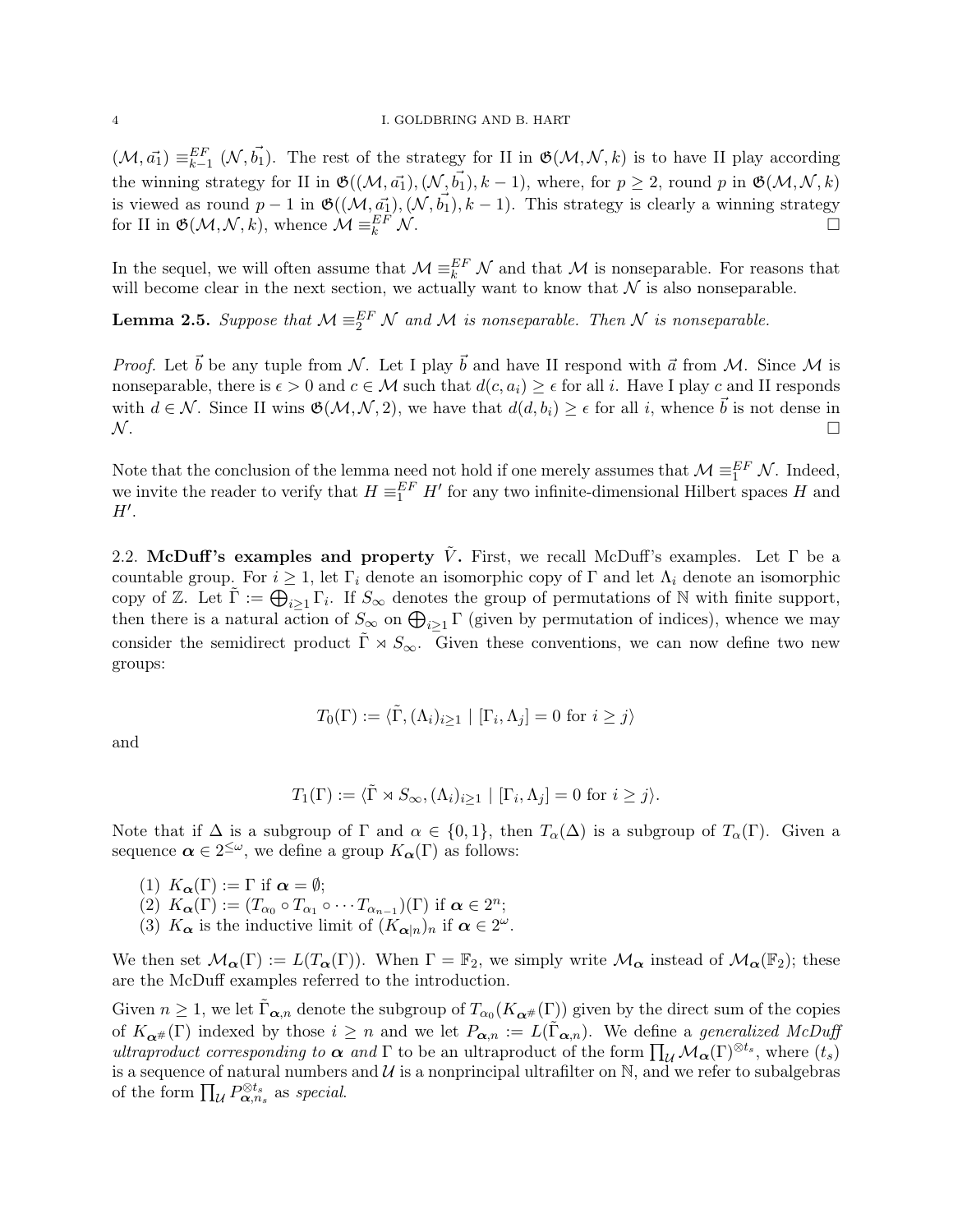We will need the following key facts; for (1) and (2), we ask the reader to recall the notations  $\alpha^{\#}$ and  $C(\vec{a})$  from the introduction.

<span id="page-4-1"></span>**Facts 2.6.** Suppose that  $\alpha \in 2^{<\omega}$  is nonempty,  $\Gamma$  is a countable group, and  $(t_s)$  is a sequence of natural numbers.

- (1) Suppose that  $(m_s)$  and  $(n_s)$  are two sequences of natural numbers such that  $n_s < m_s$  for all s. Further suppose that  $\Gamma$  is an ICC group. Then  $(\prod_{\mathcal{U}} P^{\otimes t_s}_{\alpha,m_s})' \cap (\prod_{\mathcal{U}} P^{\otimes t_s}_{\alpha,n_s})$  is a generalized McDuff ultraproduct corresponding to  $\alpha^{\#}$  and  $\Gamma$ .
- (2) For any sequence  $(n_s)$ , there is a pair of unitaries  $\vec{a}$  from  $\prod_{\mathcal{U}} \mathcal{M}_{\alpha}(\Gamma)^{\otimes t_s}$  such that  $\prod_{\mathcal{U}} P_{\alpha,n_s}^{\otimes t_s}$  $C(\vec{a})$ .
- (3) Given any separable subalgebra A of  $\prod_{\mathcal{U}}\mathcal{M}_{\alpha}(\Gamma)^{\otimes t_s}$ , there is a sequence  $(n_s)$  such that  $\prod_{\mathcal{U}} P^{\otimes t_s}_{\mathbf{\alpha},n_s} \subset A' \cap \prod_{\mathcal{U}} \mathcal{M}_{\mathbf{\alpha}}(\Gamma)^{\otimes t_s}.$

Proof. (1) is [\[3,](#page-13-7) Lemma 3.3] and (3) is [\[3,](#page-13-7) Corollary 2.4]. We now mention how (2) follows from various parts of [\[3\]](#page-13-7). For simplicty, let us suppose  $\alpha = (0)$ ; the general case is no harder, only notationally more cumbersome. Fix  $n$  and note that

$$
T_0(\Gamma) = \langle \tilde{\Gamma}, \Lambda_1, \ldots, \Lambda_{n-1} \rangle *_{\tilde{\Gamma}_n} \langle \tilde{\Gamma}_n, \Lambda_n, \Lambda_{n+1}, \ldots \rangle.
$$

Let a and b be generators of  $\Lambda_1$  and  $\Lambda_n$ , respectively. For any  $t \geq 1$ , consider the elements  $a_t := (a, \ldots, a)$  and  $b_t := (b, \ldots, b)$  of  $T_0(\Gamma)^{\oplus t}$ . Note that  $a_t$  and  $b_t$  commute with  $\tilde{\Gamma}_n^t$ . Let  $u_{t,n}$  and  $v_{t,n}$  denote the corresponding unitaries of  $L(T_0(\Gamma))^{\otimes t}$  and note that  $u_{t,n}$  and  $v_{t,n}$  commute with  $L(\tilde{\Gamma}_n)^{\otimes t}$ . Moreover, the proofs of [\[3,](#page-13-7) Lemmas 2.8-2.10] show that  $u_{t,n}$  and  $v_{t,n}$  witness that  $L(\tilde{\Gamma}_n)^{\otimes t}$ is a  $(2,100)$ -residual subalgebra of  $L(T_0(\Gamma))^{\otimes t}$ . Thus, given any sequence  $(n_s)$ , we have unitaries  $(u_{t_s,n_s})^{\bullet}, (v_{t_s,n_s})^{\bullet} \in \prod_{\mathcal{U}} \mathcal{M}_{\alpha}(\Gamma)^{\otimes t_s}$  that commute with  $\prod_{\mathcal{U}} P_{\alpha,n_s}^{\otimes t_s}$ . Moreover, the proof of [\[3,](#page-13-7) Lemma 2.6] shows that  $\prod_{\mathcal{U}} P^{\otimes t_s}_{\alpha, n_s}$  lies in  $C((u_{t_s,n_s})^{\bullet}, (v_{t_s,n_s})^{\bullet}).$ 

We recall the definition of property  $V$ .

**Definition 2.7.** Let M be a nonseparable von Neumann algebra. We say that M has property  $\tilde{V}$ if there is a separable subalgebra  $A \subseteq \mathcal{M}$  such that, for all separable  $B \subseteq A' \cap \mathcal{M}$  and all separable  $C \subseteq \mathcal{M}$ , there is  $u \in U(\mathcal{M})$  such that  $uBu^* \subseteq C' \cap \mathcal{M}$ .

The following is [\[3,](#page-13-7) Lemma 4.3].

<span id="page-4-0"></span>**Fact 2.8.** If  $\Gamma$  is any countable group, then  $\prod_{\mathcal{U}} L(T_1(\Gamma))^{\otimes t_s}$  has  $\tilde{V}$ .

**Notation.** If  $\vec{a}$  and  $\vec{b}$  are tuples from M, we set  $\vec{a} \leq \vec{b}$  if and only if  $C(\vec{b}) \subseteq C(\vec{a})$ . As with any preorder, we write  $\vec{a} < \vec{b}$  to indicate that  $\vec{a} < \vec{b}$  but  $\vec{b} \not\leq \vec{a}$ .

**Definition 2.9.** Let  $k$  be a natural number. We define what it means for a nonseparable von Neumann algebra  $\mathcal M$  to have  $\tilde V$  at depth  $k$ :

- M has  $\tilde{V}$  at depth 0 if it has  $\tilde{V}$ ;
- If  $k > 0$ , then M has  $\tilde{V}$  at depth k if for any  $\vec{a}$ , there is  $\vec{b} > \vec{a}$  such that, for all  $\vec{c} > \vec{b}$ , there is  $\vec{d} > \vec{c}$  for which there is a von Neumann algebra  $\mathcal N$  with  $C(\vec{c})' \cap C(\vec{b}) \subseteq \mathcal N \subseteq C(\vec{d})' \cap C(\vec{a})$ and such that N has  $\tilde{V}$  at depth  $k-1$ .

In connection with this definition, let us set up some further notation.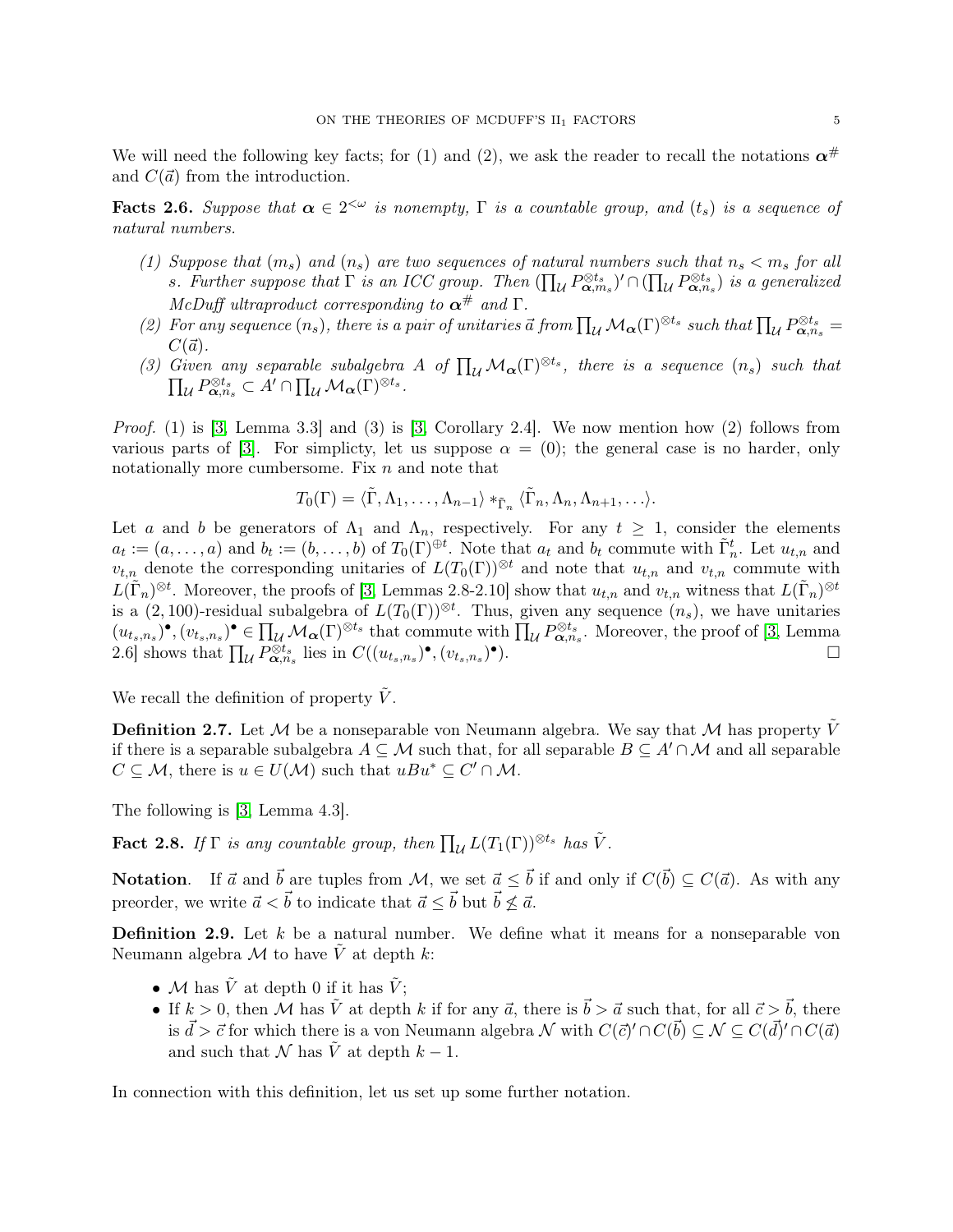**Notation**. Let M be a nonseparable von Neumann algebra and let  $\vec{a}$ ,  $\vec{b}$ ,  $\vec{c}$ , and  $\vec{d}$  range over tuples from M. Furthermore, let  $k \geq 1$ .

- (1) For  $\vec{a} < \vec{b} < \vec{c} < \vec{d}$ ,  $\Phi(\vec{a}, \vec{b}, \vec{c}, \vec{d}; k)$  denotes the statement "there is a von Neumann algebra N with  $C(\vec{c})' \cap C(\vec{b}) \subseteq \mathcal{N} \subseteq C(\vec{d})' \cap C(\vec{a})$  and such that  $\mathcal N$  has  $\tilde{V}$  at depth  $k-1$ ."
- (2) For  $\vec{a} < \vec{b} < \vec{c}$ ,  $\Phi(\vec{a}, \vec{b}, \vec{c}; k)$  denotes the statement "there is  $\vec{d} > \vec{c}$  such that  $\Phi(\vec{a}, \vec{b}, \vec{c}, \vec{d}; k)$ holds."
- (3) For  $\vec{a} < \vec{b}$ ,  $\Phi(\vec{a}, \vec{b}; k)$  denotes the statement "for all  $\vec{c} > \vec{b}$ ,  $\Phi(\vec{a}, \vec{b}, \vec{c}; k)$  holds."
- (4)  $\Phi(\vec{a}; k)$  denotes the statement "there is  $\vec{b} > \vec{a}$  such that  $\Phi(\vec{a}, \vec{b}; k)$  holds."

The definition of M having  $\tilde{V}$  at depth k can thus be recast as: for every  $\vec{a}$ ,  $\Phi(\vec{a}; k)$  holds. The following is the main result of [\[3\]](#page-13-7) and appears there as Theorem 4.2 (really, Remark 4.3).

<span id="page-5-0"></span>**Fact 2.10.** Suppose that  $\alpha \in 2^{\omega}$ . Then  $\mathcal{M}_{\alpha}^{U}$  has  $\tilde{V}$  at depth k if and only if  $\alpha_k = 1$ .

## 3. The main result

<span id="page-5-1"></span>**Proposition 3.1.** Suppose that M and N are nonseparable with  $M \equiv_{3}^{EF} N$  and M has  $\tilde{V}$ . Then  $\mathcal N$  has  $\tilde V$ .

*Proof.* Let  $A \subseteq \mathcal{M}$  witness that  $\mathcal{M}$  has  $\tilde{V}$  and fix a winning strategy for Player II in  $\mathfrak{G}(\mathcal{M}, \mathcal{N}, 3)$ ; we will show that N has  $\tilde{V}$ . Let  $\vec{a}$  enumerate a countable dense subset of A and let I play  $\vec{a}$ . II then plays  $\vec{a_1} \in \mathcal{N}$ . Let  $A_1$  denote the subalgebra of  $\mathcal N$  generated by  $\vec{a_1}$ . We claim that  $A_1$ witnesses that N has  $\tilde{V}$ . Towards this end, take separable  $B_1 \subseteq A'_1 \cap N$  and  $C_1 \subseteq N$ . Let  $\vec{b_1}$  and  $\vec{c_1}$  enumerate countable dense subsets of  $B_1$  and  $C_1$  respectively. I then plays  $\vec{b_1}$  and  $\vec{c_1}$ . II then responds with  $\vec{b}, \vec{c} \in \mathcal{M}$ . Since II wins, it follows that  $B \subseteq A' \cap \mathcal{M}$ , so there is  $u \in U(M)$  such that  $uBu^* \subseteq C' \cap M$ . I finally plays u and II responds with  $u_1 \in \mathcal{N}$ . It remains to observe that  $u_1 \in U(\mathcal{N})$  and  $u_1 B_1 u_1^* \subseteq C_1'$  $\frac{1}{1} \cap \mathcal{N}$ .

<span id="page-5-2"></span>**Theorem 3.2.** Suppose that  $\alpha \in 2^{k+1}$  with  $\alpha(k) = 1$ . Further suppose that  $\Gamma$  is any countable ICC group and that M is a generalized McDuff ultraproduct corresponding to  $\alpha$  and Γ. Finally suppose that  $\mathcal{M} \equiv_{5k+3}^{EF} \mathcal{N}$ . Then  $\mathcal N$  has property  $\tilde{V}$  at depth k.

Proof. We proceed by induction on k. Fact [2.8](#page-4-0) and the previous proposition establishes the case  $k = 0$ . So suppose that  $k > 0$  and the result holds for all smaller k. Choose a  $\vec{b}_0$  from N and we would like to show that  $\Phi(\vec{b}_0; k)$  holds. We obtain this by having player I play cooperatively in  $\mathfrak{G}(\mathcal{M}, \mathcal{N}, 5k+3)$ . View  $\vec{b_0}$  as the first play for player I; II responds with  $\vec{a_0}$  from M according to her winning strategy. Let P be a special subalgebra of M such that  $P \subset C(\vec{a_0})$ ; this is possible by Fact [2.6\(](#page-4-1)3). By Fact 2.6(2), at the next round, I plays  $\vec{a_1}$  from M such that  $P = C(\vec{a_1})$  (so  $\vec{a_0} < \vec{a_1}$ ) and II responds with  $\vec{b_1}$  from  $\mathcal N$ .

Claim 1  $\vec{b_0} < \vec{b_1}$ .

Proof of Claim 1: We show that otherwise, player I could win the game. First suppose that there is  $y \in C(\vec{b_1}) \setminus C(\vec{b_0})$ ; since  $5k + 3 \ge 3$ , we can have I play y and II responds with  $x \in \mathcal{M}$  according to her winning strategy. We have that  $x \in C(\vec{a_1}) \setminus C(\vec{a_0})$ , a contradiction. This shows that  $\vec{b_0} \leq \vec{b_1}$ . Now suppose that  $z \in C(\vec{a_0}) \setminus C(\vec{a_1})$  and have I play z, II responding with  $w \in \mathcal{N}$ ; since II wins, it follows that  $w \in C(\vec{b_0}) \setminus C(\vec{b_1})$ , whence  $\vec{b_0} < \vec{b_1}$ .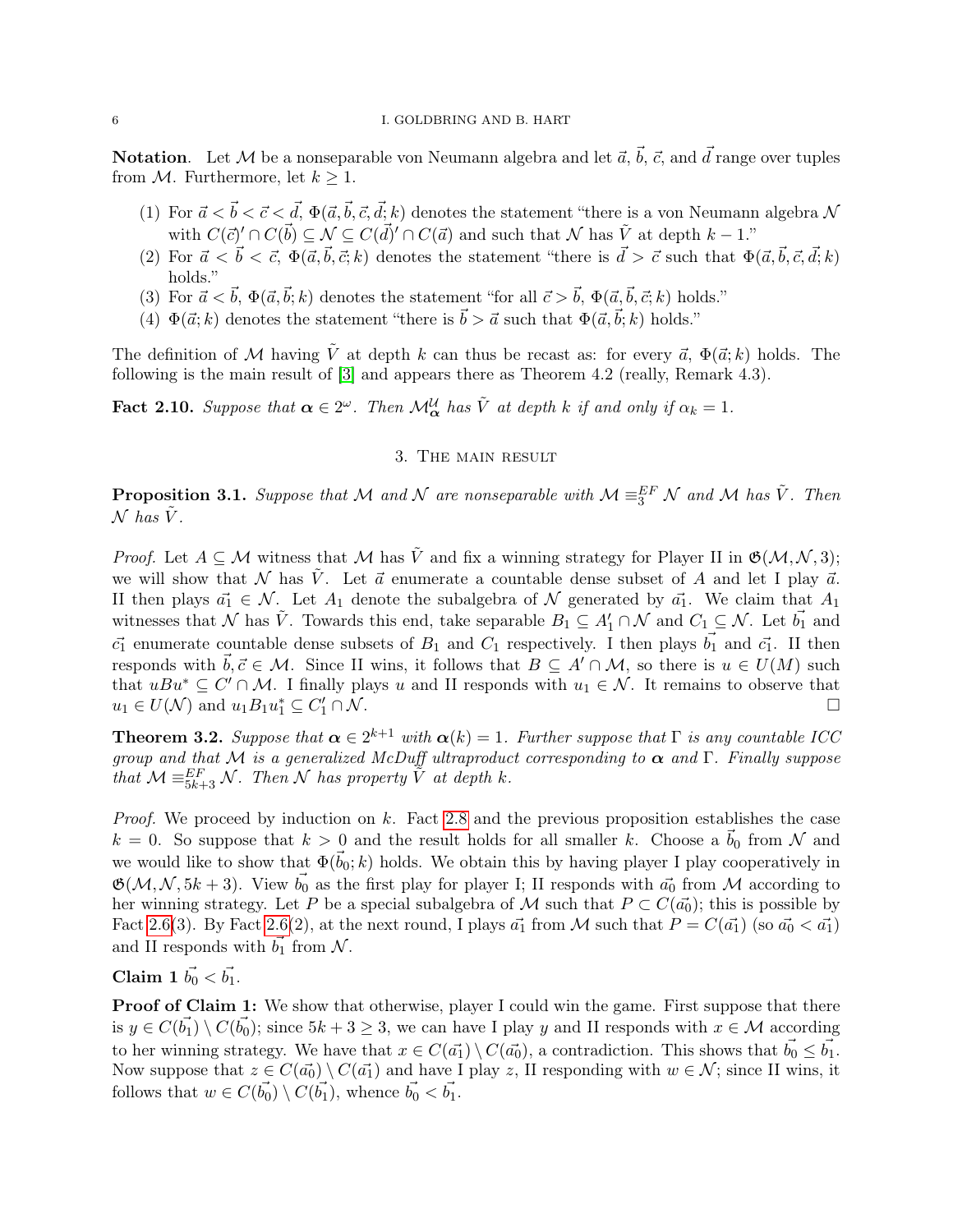Now we would like to show that  $\Phi(\vec{b_0}, \vec{b_1}; k)$  holds. Choose any  $\vec{b_2} > \vec{b_1}$  and we will show  $\Phi(\vec{b_0}, \vec{b_1}, \vec{b_2}; k)$ holds. Agreeably I plays  $\vec{b_2}$ , II responding with  $\vec{a_2}$  from M. Since  $5k + 3 \geq 4$ , the proof of Claim 1 shows that  $\vec{a_2} > \vec{a_1}$ . Now choose a special subalgebra Q such that  $Q \subset C(\vec{a_2})$  and  $Q = C(\vec{a_3})$ . Player I now plays  $\vec{a_3}$  and II responds with  $\vec{b_3} \in \mathcal{N}$ . Since  $5k + 3 \geq 5$ , repeating Claim 1 shows that  $\vec{b}_3 > \vec{b}_2$ . To finish, we show that  $\Phi(\vec{b}_0, \vec{b}_1, \vec{b}_2, \vec{b}_3; k)$  holds.

Set  $\mathcal{M}_1 := C(\vec{a_3})' \cap C(\vec{a_1})$  and  $\mathcal{N}_1 := C(\vec{b_3})' \cap C(\vec{b_1})$ . By Fact [2.6\(](#page-4-1)1),  $\mathcal{M}_1$  is a generalized McDuff ultraproduct corresponding to  $\boldsymbol{\alpha}^{\#} \in 2^k$  and  $\Gamma$  and that  $\boldsymbol{\alpha}^{\#}(k-1) = 1$ .

Claim 2: 
$$
\mathcal{M}_1 \equiv_{5k-2}^{EF} \mathcal{N}_1
$$
.

**Proof of Claim 2:** We view any round p in  $\mathfrak{G}(\mathcal{M}_1, \mathcal{N}_1, 5k - 2)$  as round  $p + 4$  in  $\mathfrak{G}(\mathcal{M}, \mathcal{N}, 5k + 3)$ where the first four rounds are played out as above II plays according to the winning strategy for that game. A priori II's moves come from M or N but if they do not land in  $\mathcal{M}_1$  or  $\mathcal{N}_1$  then I can win the game in 1 more step since  $p+4+1 \leq 5k-2+5=5k+3$  and this would be a contradiction.

Since  $5k - 2 = 5(k - 1) + 3$ , by induction we see that  $\mathcal{N}_1$  has  $\tilde{V}$  at depth  $k - 1$ . Since we have  $C(\vec{b_2})' \cap C(\vec{b_1}) \subset \mathcal{N}_1 \subset C(\vec{b_3})' \cap C(\vec{b_0}),$  it follows that  $\Phi(\vec{b_0}, \vec{b_1}, \vec{b_2}, \vec{b_3}; k)$ .

**Corollary 3.3.** Suppose that  $\alpha, \beta \in 2^{\omega}$  and k are such that  $\alpha | k = \beta | k$ ,  $\alpha(k) = 1$ ,  $\beta(k) = 0$ . Then  $\mathcal{M}_{\alpha} \not\equiv_{5k+3} \mathcal{M}_{\beta}$ .

Proof. Fix  $\mathcal{U} \in \beta \mathbb{N} \setminus \mathbb{N}$ . If  $\mathcal{M}_{\alpha} \equiv_{5k+3} \mathcal{M}_{\beta}$ , then  $\mathcal{M}_{\alpha}^{\mathcal{U}} \equiv_{5k+3}^{EF} \mathcal{M}_{\beta}^{\mathcal{U}}$ . Since  $\mathcal{M}_{\alpha} = L(K_{\alpha \mid (k+1)}(\Gamma))$  for some group  $\Gamma$ , the previous theorem implies that  $\mathcal{M}_{\beta}^{\mathcal{U}}$  has  $\tilde{V}$  at depth k, contradicting Fact [2.10.](#page-5-0)

# 4. Miscellanea

4.1. Distinguishing  $\tilde{V}$  with a sentence. As mentioned in the introduction, it would be interesting to find concrete sentences that are actually distinguishing the McDuff examples. In this subsection, we show how we can find a set of sentences to distinguish  $M_{\alpha}$  from  $M_{\beta}$  when  $\alpha(0) = 1$ and  $\beta(0) = 0$ .

Suppose that M is a separable McDuff II<sub>1</sub> factor for which  $\mathcal{M}^{\mathcal{U}}$  has  $\tilde{V}$  as witnessed by separable  $A \subseteq \mathcal{M}^{\mathcal{U}}$ . Since any separable subalgebra of  $\mathcal{M}^{\mathcal{U}}$  containing A also witnesses that  $\mathcal{M}^{\mathcal{U}}$  has  $\tilde{V}$ , by considering a separable elementary substructure of  $\mathcal{M}^{\mathcal{U}}$  containing A (see, for example, [\[6,](#page-13-9) Theorem 4.6]), we may assume that A is a separable McDuff  $II_1$  factor, whence singly generated (see [\[1,](#page-13-10) Theorem 1]), say by  $a \in A$ . Fix  $n \in \mathbb{N}$  and let  $\theta_n(w)$  be the meta-statement

$$
\forall \vec{x}, \vec{y} \left( \max_{1 \leq i \leq n} \| [w, x_i] \|_2 = 0 \to \inf_{u \in U} \max_{1 \leq i, j \leq n} \| [ux_i u^*, y_j] \|_2 = 0 \right).
$$

Now  $\theta_n(w)$  is not an official statement of continuous logic, but [\[2,](#page-13-11) Proposition 7.14] together with the fact that  $(M^{\mathcal{U}}, a)$  is  $\aleph_1$ -saturated and  $\theta_n(a)$  holds in  $(M^{\mathcal{U}}, a)$  implies that there are nondecreasing, continuous functions  $\gamma_n : [0,1] \to [0,1]$  with  $\gamma_n(0) = 0$  such that  $\psi_n(a)^{(\mathcal{M}^{\mathcal{U}},a)} = 0$  for each n, where  $\psi_n(w)$  is the formula

$$
\sup_{\vec{x},\vec{y}} \left( \left( \inf_{u} \max_{1 \leq i,j \leq n} \|ux_iu^*,y_j\|_2 \right) - \gamma_n \left( \max_{1 \leq i \leq n} \| [w,x_i] \|_2 \right) \right).
$$

In the above formula,  $\div$  denotes truncated subtraction, that is, for  $r, s \in \mathbb{R}$ ,  $r \div s := \max(r - s, 0)$ .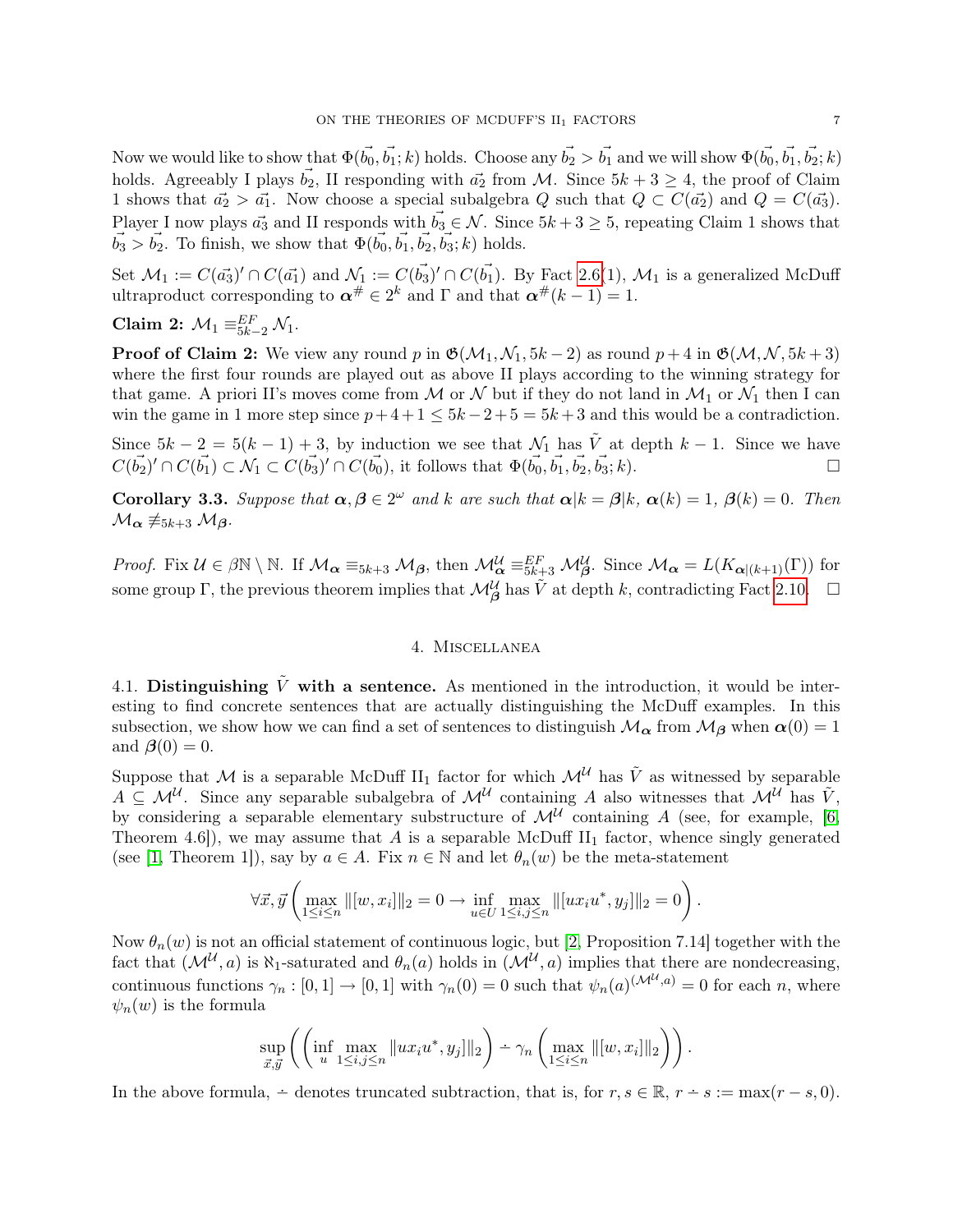**Proposition 4.1.** Suppose that  $\alpha, \beta \in 2^{\omega}$  are such that  $\alpha(0) = 1$  and  $\beta(0) = 0$ . Then there are  $\gamma_n$ ,  $\psi_n$  as above such that:

- (1) For each  $n \geq 1$ ,  $(\inf_w \psi_n(w))^{\mathcal{M}_{\alpha}} = 0$ .
- (2) There is  $n \geq 1$  such that  $(\inf_w \psi_n(w))^{\mathcal{M}_\beta} \neq 0$ .

*Proof.* Let  $M := \mathcal{M}_{\alpha}^{\mathcal{U}}, \mathcal{N} := \mathcal{M}_{\beta}^{\mathcal{U}}$ . Then M has  $\tilde{V}$ , whence the discussion preceding the current proposition holds and we have  $\gamma_n$ ,  $\psi_n$  satisfying (1). Suppose, towards a contradiction, that (2) fails, namely that  $(\inf_w \psi_n(w))^{\mathcal{M}_\beta} = 0$  for all n. We claim that N has  $\tilde{V}$ , a contradiction. By saturation (together with the fact that the  $\psi_n$ 's get successively stronger), there is  $a_1 \in \mathcal{N}$  such that  $\psi_n(a_1) = 0$  for all n. Let  $A_1$  be the subalgebra of N generated by  $a_1$ . We claim that  $A_1$ witnesses that N has  $\tilde{V}$ . Towards this end, fix separable  $B \subseteq A'_1 \cap N$  and separable  $C \subseteq N$ . Let  $\vec{b}$ and  $\vec{c}$  enumerate countable dense subsets of B and C respectively. Set

$$
\Omega(u) := \{ u \in U \} \cup \{ ||[ub_i u^*, c_j]||_2 = 0 \; : \; i, j \in \mathbb{N} \}.
$$

By choice of  $a_1, \Omega(u)$  is finitely satisfiable in N, whence satisfiable in N; if u satisfies  $\Omega$ , then  $uBu^* \subseteq C' \cap N$ , yielding the desired contradiction.

Notice that each inf<sub>w</sub>  $\psi_n(w)$  has depth 3 which agrees with the 3 appearing in Proposition [3.1.](#page-5-1) Also note that the above discussion goes through with  $\mathcal{M}_{\alpha}^{\mathcal{U}}$  replaced with any generalized McDuff ultraproduct corresponding to  $\alpha$  and any countable group  $\Gamma$  and likewise for  $\mathcal{M}_{\beta}^{\mathcal{U}}$ .

4.2. Good unitaries and definable sets. We would like to draw the reader's attention to some of the underlying model theory in [\[3\]](#page-13-7) and recast Theorem [3.2.](#page-5-2) We highlight and give a name to the following concept that played a critical role in [\[3\]](#page-13-7).

**Definition 4.2.** We say that a pair of unitaries u, v in a  $\text{II}_1$  factor M are good unitaries if  $C(u, v)$ is a  $(2,100)$ -residual subalgebra of M (in the terminology of [\[3\]](#page-13-7)) with respect to the unitaries u and v, that is, for all  $\zeta \in \mathcal{M}$ ,

$$
\inf_{\eta \in C(u,v)} \|\zeta - \eta\|_2 \le 100(\|[\zeta, u]\|_2^2 + \|[\zeta, v]\|_2^2).
$$

We will call  $C(u, v)$  a good subalgebra with respect to u and v.

If u and v are good unitaries, then  $C(u, v)$  is a  $\{u, v\}$ -definable set, which follows immediately from [\[2,](#page-13-11) Proposition 9.19]. Moreover, we claim that if  $u_1, v_1$  are another pair of good unitaries for which  $C(u_1, v_1) \subseteq C(u, v)$ , then  $C(u_1, v_1)' \cap C(u, v)$  is  $\{u, v, u_1, v_1\}$ -definable. To see this, we first recall the following fact, due to Christensen and communicated to us by David Sherman; see [\[13,](#page-13-12) Lemma  $3.6.5(ii)$ .

Fact 4.3. Suppose that M is a tracial von Neumann algebra with subalgebra N. Let  $E : M \rightarrow$  $\mathcal{N}' \cap \mathcal{M}$  denote the conditional expectation map. Then for any  $x \in \mathcal{M}$ , we have

$$
||E(x) - x||_2 \le \sup_{y \in \mathcal{N}_{\le 1}} ||[x, y]||_2.
$$

Note already that this fact shows  $C(u, v)' \cap M$  is  $\{u, v\}$ -definable for any pair of good unitaries  $u, v$ . In general, intersections of definable subsets of metric structures need not be definable, so to show that  $C(u_1, v_1) \cap C(u, v)$  is definable, we need to do a bit more.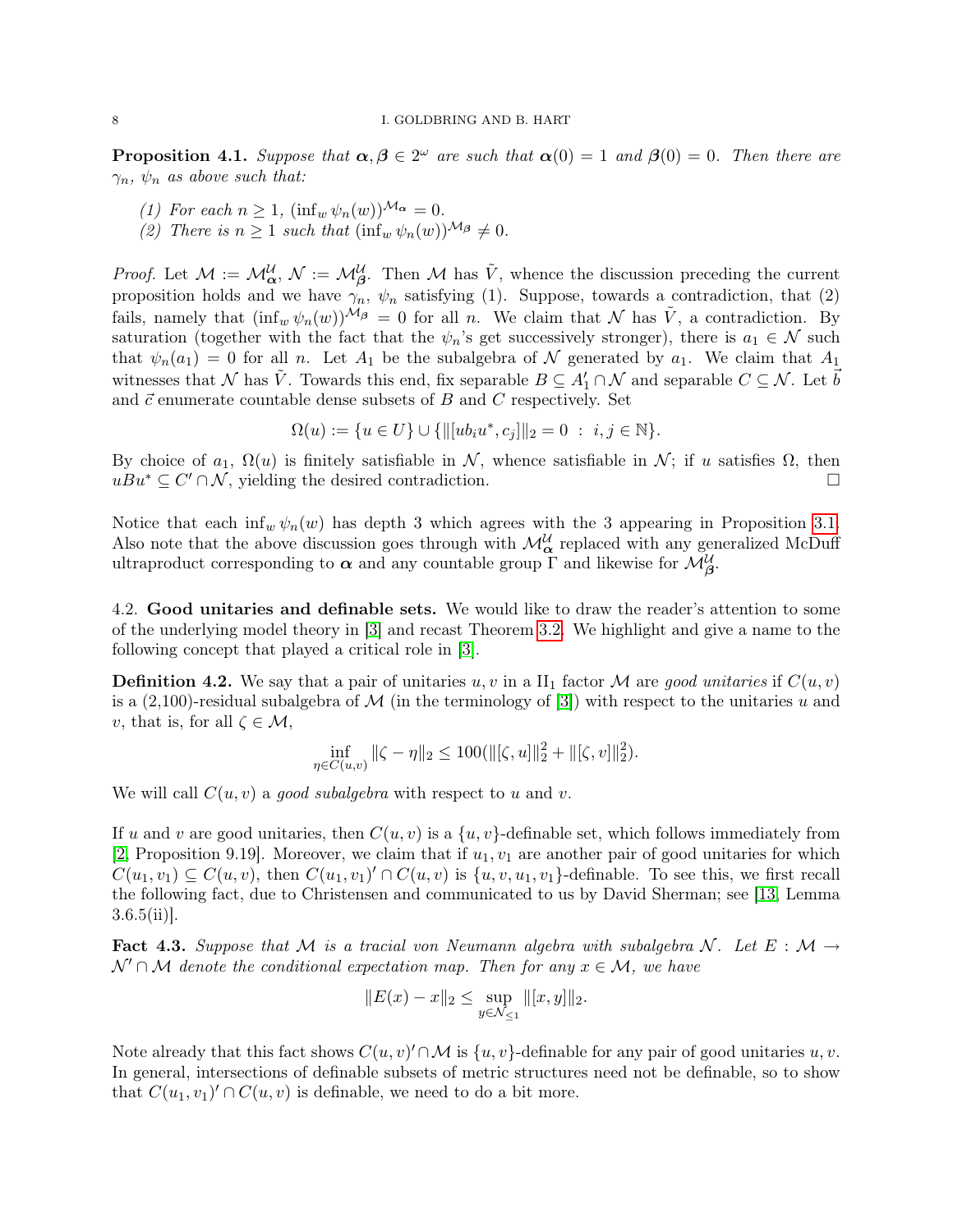**Lemma 4.4.** Suppose that M is a tracial von Neumann algebra with subalgebra N. Let  $E : \mathcal{M} \to \mathcal{N}$ denote the conditional expectation and let  $P(x) := d(x, \mathcal{N})$  for all  $x \in \mathcal{M}$ . Then E is an A-definable function if and only if  $P$  is an A-definable predicate.

*Proof.* If E is an A-definable function, then  $P(x) := ||E(x) - x||_2$  is an A-definable predicate. Conversely, if P is an A-definable predicate, then for any  $x, y \in \mathcal{M}$ , we have  $||E(x) - y||_2^2 =$  $||x-y||_2^2 - P(x-y)^2 + P(y)^2$ , whence *E* is an *A*-definable function. □

**Lemma 4.5.** Suppose that M is a tracial von Neumann algebra with subalgebras  $\mathcal{N}_1 \subseteq \mathcal{N}_2 \subseteq \mathcal{M}$ . Furthermore suppose that  $\mathcal{N}_1$  and  $\mathcal{N}_2$  are A-definable subsets of M. Then  $\mathcal{N}_2' \cap \mathcal{N}_1$  is an A-definable subset of M.

*Proof.* Since  $\mathcal{N}'_2 \cap \mathcal{N}_1 = (\mathcal{N}'_2 \cap \mathcal{M}) \cap \mathcal{N}_1$  and the intersection of two zerosets is again a zeroset, it suffices to show that the distance to  $\mathcal{N}'_2 \cap \mathcal{N}_1$  is a definable predicate. To keep things straight, let  $E_1: \mathcal{M} \to \mathcal{N}_1$  and  $E_2: \mathcal{M} \to \mathcal{N}'_2 \cap \mathcal{N}_1$  denote the respective conditional expectations. By assumption,  $E_1$  is A-definable. If  $x \in \mathcal{M}$ , we have

$$
||E_2(x) - x||_2 \le ||E_2(x) - E_2(E_1(x))||_2 + ||E_2(E_1(x)) - E_1(x)||_2 + ||E_1(x) - x||_2
$$
  
\n
$$
\le 2||x - E_1(x)||_2 + \sqrt{\sup_{y \in (\mathcal{N}_2) \le 1} ||E_1(x), y||_2}.
$$

Since  $\mathcal{N}_2$  is an A-definable set and  $E_1$  is an A-definable function, we see that  $\mathcal{N}'_2 \cap \mathcal{N}_1$  is an Adefinable set.  $\square$ 

In particular, if  $u, v, u_1, v_1$  are as above, then  $C(u_1, v_1) \cap C(u, v)$  is an  $\{u, v, u_1, v_1\}$ -definable subset of M.

We note that Fact [2.6](#page-4-1) (and the proof of Lemma 2.9 of [\[3\]](#page-13-7)) shows that a special subalgebra of a generalized McDuff ultraproduct is a good subalgebra with respect to some pair of good unitaries. In the definition of  $V$  at depth  $k$ , one could modify the definition to only work with pairs of good unitaries instead of arbitrary countable tuples. It follows from the work in [\[3\]](#page-13-7) that if  $M$  is a generalized McDuff ultraproduct, then M has  $\tilde{V}$  at depth k if and only if M has  $\tilde{V}$  at depth k in this augmented sense.

Returning now to the proof of Theorem [3.2,](#page-5-2) by the previous paragraph we see that at each play of the game, I could have chosen a pair of good unitaries instead of a countable sequence. Moreover, player I would also choose good unitaries corresponding to special subalgebras whenever they played a special subalgebra. Since II has a winning strategy by assumption, it follows that II always responds with pairs of good unitaries. Indeed, suppose that I plays good unitaries u,v (say in  $\mathcal{M}$ ) and then II responds with  $u_1, v_1 \in \mathcal{N}$ . Since II wins, we have that  $u_1, v_1$  are unitaries. To see that they are good, we need to play two more rounds of a side-game. Fix  $\zeta_1 \in \mathcal{N}$  and  $\epsilon > 0$ . Have I play  $\zeta_1$  and have II reply with  $\zeta \in \mathcal{M}$ . Since u, v are good, there is  $\eta \in C(u, v)$  such that

$$
\|\zeta - \eta\|_2 < 100(\|[\zeta, u\|_2^2 + \|[\zeta, v]\|_2^2) + \epsilon.
$$

Have I play  $\eta$  and II responds with  $\eta_1 \in \mathcal{N}$ . It follows that  $\eta_1 \in C(u_1, v_1)$  and

$$
\|\zeta_1 - \eta_1\|_2 < 100(\|[\zeta_1, u_1\|_2^2 + \|[\zeta_1, v_1]\|_2^2) + \epsilon.
$$

Since  $\zeta_1 \in \mathcal{N}$  and  $\epsilon > 0$  were arbitrary, it follows that  $u_1, v_1$  are good.

We see then that the subalgebras called  $\mathcal{M}_1$  and  $\mathcal{N}_1$  in the proof were in fact definable subalgebras defined over the parameters picked during the game.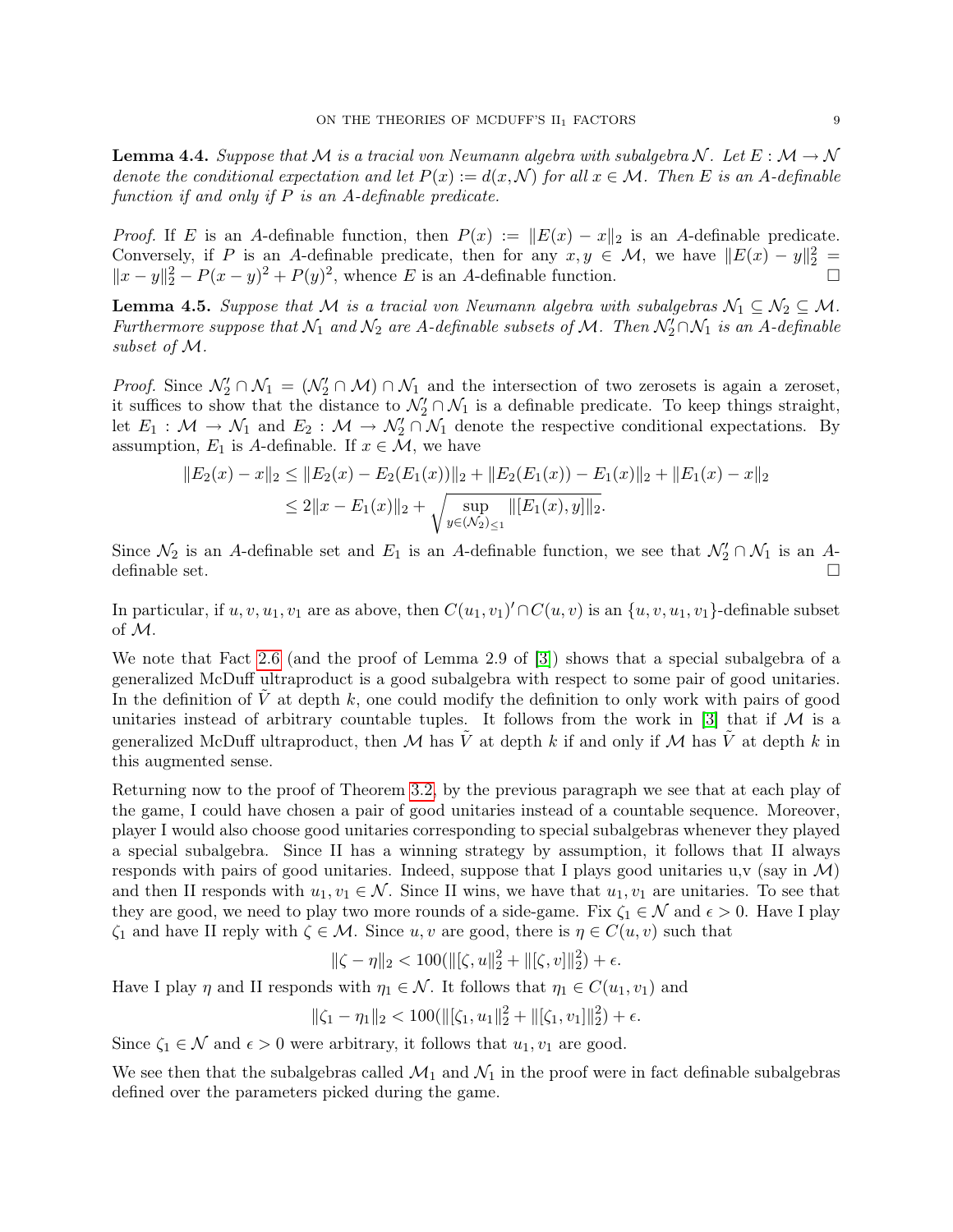We conclude this subsection with a discussion of what goes wrong when trying to distinguish  $\mathcal{M}_{\alpha}$ and  $\mathcal{M}_{\beta}$  with a sentence when  $\alpha(0) = \beta(0)$  but  $\alpha(1) = 1$  and  $\beta(1) = 0$ . Motivated by the game played in the previous section, it seems natural to try to use sentences of the form

$$
\sup_{u_1,v_1} \inf_{u_2,v_2} \sup_{u_3,v_3} \inf_{u_4,v_4} \chi,
$$

where at every stage we quantify only over good unitaries above the previous unitaries in the partial order on tuples and  $\chi$  expresses that  $C(u_4, v_4)' \cap C(u_2, v_2)$  has  $\tilde{V}$ . There is no issue in saying that the unitaries involved are good and get progressively stronger; moreover, if the unitaries "played" at the inf stages yield a special subalgebra, then  $C(u_4, v_4)' \cap C(u_2, v_2)$  is definable and so one can relativize the sentences from the previous subsection to this definable set and indeed express that this commutant has  $\tilde{V}$ . The issue arises in that there were "mystery" connectives  $\gamma_n$  used in the sentences from the previous subsection and for different choices of good unitaries  $u_3, v_3$ , the generalized McDuff ultraproducts corresponding to  $\bm{\alpha}^{\#},$   $C(u_4,v_4)'\cap C(u_2,v_2),$  may require different connectives to express that they have  $\tilde{V}$ . Of course, a positive answer to the following question alleviates this concern and shows how one can find sentences distinguishing  $\mathcal{M}_{\alpha}$  from  $\mathcal{M}_{\beta}$  when  $\alpha$  and  $\beta$  differ for the first time at the second digit (and by induction one could in theory find sentences distinguishing all McDuff examples):

Question 4.6. Given  $\alpha \in 2^{\omega}$  and a countable group  $\Gamma$ , are all generalized McDuff ultraproducts corresponding to  $\alpha$  and  $\Gamma$  elementarily equivalent?

4.3. Inner asymptotic commutativity and super McDuffness. Motivated by Sakai's definition of asymptotically commutative  $II_1$  factors from [\[11\]](#page-13-3), Zeller-Meier introduced the following notion in [\[14\]](#page-13-2):

**Definition 4.7.** Suppose that M is a separable  $II_1$  factor. We say that M is inner asymptotically commutative (IAC) if and only if there is a sequence of unitaries  $(u_n)$  such that, for all  $x, y \in \mathcal{M}$ , we have  $\lim_{n} ||[u_n x u_n^*, y]||_2 = 0.$ 

Proposition 4.8. Inner asymptotic commutativity is an axiomatizable property amongst separable  $II_1$  factors..

*Proof.* For  $n \geq 1$ , consider the sentence

$$
\sigma_n := \sup_{\vec{x}, \vec{y}} \inf_u \max_{1 \le i, j \le n} \| [ux_i u^*, y_j] \|_2.
$$

We claim that a separable II<sub>1</sub> factor M is IAC if and only if  $\sigma_n^{\mathcal{M}} = 0$  for all n. The forward implication is clear. For the converse, suppose that  $\sigma_n^{\mathcal{M}} = 0$  for all n. Let  $\{a_i : i \in \mathcal{N}\}\)$  be a dense subset of M. For each n, let  $u_n \in U(\mathcal{M})$  be such that  $\| [u_n a_i u_n^*, a_j] \|_2 < 1/n$  for all  $i, j \leq n$ . It then follows that  $(u_n)$  witnesses that  $\mathcal M$  is IAC.

Before the appearance of [\[3\]](#page-13-7), the previous proposition was interesting as it gave an example of a fourth theory of II<sub>1</sub> factors. Indeed, in the notation of [\[14\]](#page-13-2), the hyperfinite II<sub>1</sub> factor,  $L(S_{\infty}), L(K)$ , and  $L(K)$  all have different theories.

Zeller-Meier also considers another property that may or may not hold for separable II<sub>1</sub> factors. Before we can define this property, we need some preparation:

**Proposition 4.9.** Suppose that M is a separable McDuff II<sub>1</sub> factor and  $M \preceq C \preceq \tilde{C}$  with C and  $\tilde{C}$ both  $\aleph_1$ -saturated. Then the following are equivalent: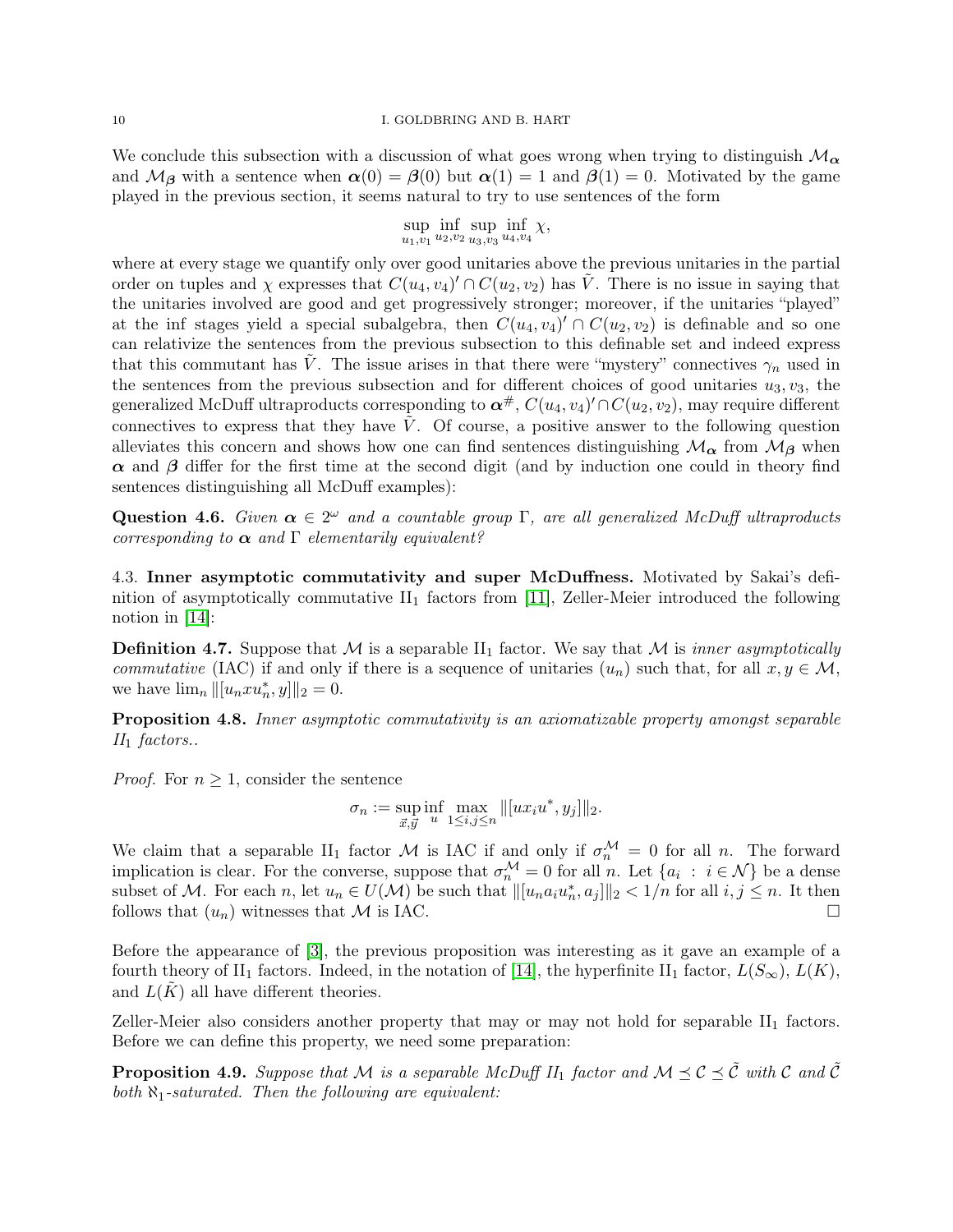(1)  $Z(M' \cap C) = \mathbb{C}$ (2)  $Z(\mathcal{M}' \cap \mathcal{C}) = \mathbb{C}$ .

*Proof.* First suppose that (2) fails, so there is  $a \in Z(\mathcal{M}' \cap \tilde{\mathcal{C}})$  such that  $d(a, \text{tr}(a) \cdot 1) > \epsilon$ . Since M is McDuff, it is singly generated, say by  $m \in \mathcal{M}$ . Since  $(\tilde{\mathcal{C}}, a, m)$  is  $\aleph_1$ -saturated, there is a continuous function  $\gamma : [0, 1] \rightarrow [0, 1]$  with  $\gamma(0) = 0$  such that

$$
(\tilde{\mathcal{C}}, a, m) \models \sup_y (\|[a, y]\|_2 \div \gamma(\|[y, m]\|_2) = 0.
$$

It follows that

$$
(\tilde{\mathcal{C}},m)\models \inf_x\max(\|[x,m]\|_2,\sup_y(\|[x,y]\|_2-\gamma(\|[y,m]\|_2),\epsilon-d(x,\mathrm{tr}(x)\cdot 1)=0.
$$

By elementarity, the same statement holds in  $(C, m)$ ; by saturation, the infimum is realized by  $b \in C$ . It follows that  $b \in Z(M' \cap C) \setminus \mathbb{C}$ , so (1) fails.

Now suppose that (2) holds and consider  $a \in Z(M' \cap C)$ . Then there is a continuous function  $\eta:[0,1]\to[0,1]$  with  $\eta(0)=0$  such that

$$
\mathcal{C} \models \sup_y (\|[y, a]\|_2 - \eta(\|[y, m]\|_2)) = 0.
$$

By elementarity, the same statement holds in  $\tilde{C}$ , that is,  $a \in Z(M' \cap \tilde{C}) = \mathbb{C}$ , whence (1) holds.  $\Box$ 

Observe that the end of the above proof actually shows that, under the same hypotheses as in the proposition, we have  $Z(M' \cap C) \subseteq Z(M' \cap C)$ .

Corollary 4.10. Suppose that M is a separable McDuff  $II_1$  factor. Then the following are equivalent:

- (1)  $Z(\mathcal{M}' \cap \mathcal{C}) = \mathbb{C}$  for every  $\aleph_1$ -saturated elementary extension  $\mathcal{C}$  of  $\mathcal{M}$ .
- (2)  $Z(\mathcal{M}' \cap \mathcal{C}) = \mathbb{C}$  for some  $\aleph_1$ -saturated elementary extension  $\mathcal{C}$  of M.

**Definition 4.11.** If M is a separable McDuff II<sub>1</sub> factor, we say that M is *super McDuff* if either of the equivalent conditions of the previous corollary hold.

It would be nice to know if being super McDuff is axiomatizable, for then, by [\[14\]](#page-13-2),  $L(\vec{\mathbb{F}}_2)$  has a different theory from the hyperfinite II<sub>1</sub> factor,  $L(S_{\infty}), L(K)$ , and  $L(K)$ . At the moment, the following proposition is the best that we can do.

<span id="page-10-0"></span>**Proposition 4.12.** Suppose that M, N are separable McDuff II<sub>1</sub> factors with  $M \leq N$ . If N is super McDuff, then so is M.

First, we need a little bit of preparation. Given  $p \in S(\mathcal{M})$ , we define  $p^{\mathcal{U}} \in S(\mathcal{M}^{\mathcal{U}})$  by declaring, for every formula  $\varphi(x, y)$  and every element  $a := (a_i)^{\bullet} \in \mathcal{M}^{\mathcal{U}}, \ \varphi(x, a)^{p^{\mathcal{U}}} := \lim_{\mathcal{U}} \varphi(x, a_i)^p$ . Recall also that  $p \in S(\mathcal{M})$  is *algebraic* if all realizations of p are in M.

<span id="page-10-1"></span>**Lemma 4.13.** If  $p \in S(\mathcal{M})$  is not algebraic, then neither is  $p^{\mathcal{U}} \in S(\mathcal{M}^{\mathcal{U}})$ .

*Proof.* Suppose that  $p^{\mathcal{U}}$  is algebraic. Let N be an elementary extension of M containing a realization a of p. Then  $a^{\bullet} \in \mathcal{N}^{\mathcal{U}}$  is a realization of  $p^{\mathcal{U}}$ , whence it belongs to  $\mathcal{M}^{\mathcal{U}}$  by algebraicity of  $p^{\mathcal{U}}$ . It follows that a is the limit of a sequence from  $M$ , whence it belongs to  $M$  as well. Since a was an arbitrary realization of p, we conclude that p is algebraic.  $\square$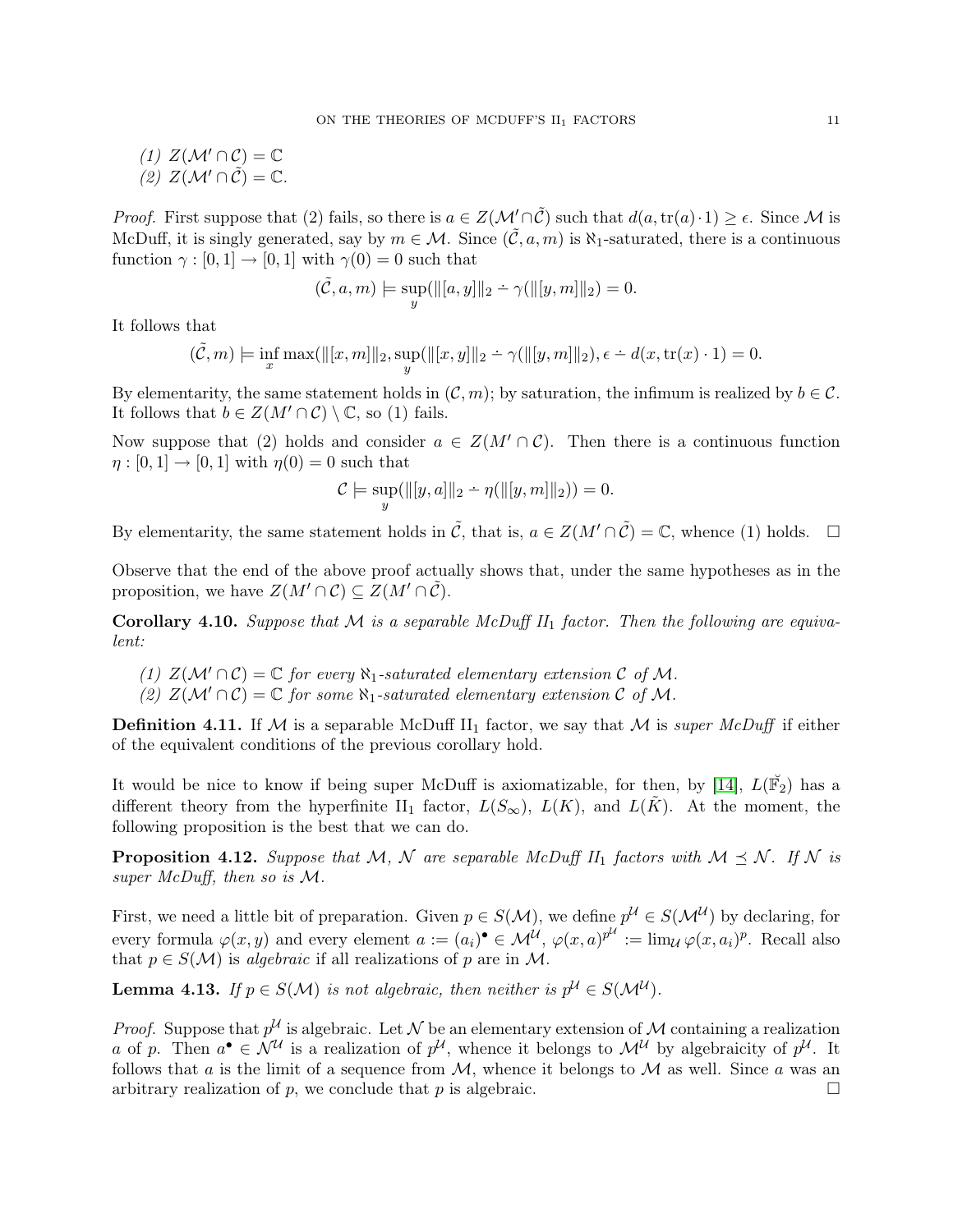*Proof of Proposition [4.12.](#page-10-0)* Fix a nonprincipal ultrafilter  $U$  on N. By [\[6,](#page-13-9) Lemma 4.12], without loss of generality, we may assume that  $M \preceq N \preceq M^{\mathcal{U}}$ . Suppose that M is not super McDuff as witnessed by  $a \in Z(\mathcal{M}' \cap \mathcal{M}^{\mathcal{U}}) \setminus \mathbb{C}$ . Let  $p := \text{tp}(a/\mathcal{M})$ ; since M is a  $\text{II}_1$  factor, p is not algebraic, whence neither is  $p^{\mathcal{U}}$ . Let C be a  $(2^{\aleph_0})^+$ -saturated elementary extension of  $\mathcal{M}^{\mathcal{U}}$ .

Claim 1:  $p^{\mathcal{U}}(\mathcal{C}) \subseteq (\mathcal{M}^{\mathcal{U}})' \cap \mathcal{C}$ .

**Proof of Claim 1:** Let  $\varphi(x, y)$  denote the formula  $\|[x, y]\|_2$ . Then for any  $b \in \mathcal{M}$ , we have that  $\varphi(x,b)^p = 0$ , whence it follows that for any element  $b \in \mathcal{M}^{\mathcal{U}}$  we have  $\varphi(x,b)^{p^{\mathcal{U}}}=0$ , verifying the claim.

Claim 2:  $p(\mathcal{M}^{\mathcal{U}}) \subseteq Z(\mathcal{M}' \cap \mathcal{M}^{\mathcal{U}})$ .

**Proof of Claim 2:** Fix  $\epsilon > 0$ . Then the following set of conditions is unsatisfiable in  $\mathcal{M}^{\mathcal{U}}$ :

 $\{||[x, b]]_2 = 0 : b \in \mathcal{M}\} \cup \{||[x, a]||_2 > \epsilon\}.$ 

By saturation, there are  $b_1, \ldots, b_n \in \mathcal{M}$  such that the following meta-statement is true in  $\mathcal{M}^{\mathcal{U}}$ :

$$
\mathcal{M}^{\mathcal{U}} \models \forall x \left( \max_{1 \leq i \leq n} \| [x, b_i] \|_2 = 0 \to (\|[x, a]\|_2 - \epsilon) = 0 \right).
$$

As above, by saturation this meta-statement can be made into an actual first-order formula with parameters from M that holds of a, whence it holds of any other realization of p in  $\mathcal{M}^{\mathcal{U}}$ . This shows that if  $a' \in p(\mathcal{M}^{\mathcal{U}})$  and  $c \in \mathcal{M}' \cap \mathcal{M}^{\mathcal{U}}$ , then  $\| [a', c] \|_2 \leq \epsilon$ ; since  $\epsilon > 0$  is arbitrary, this proves the claim.

Claim 3:  $p^{\mathcal{U}}(\mathcal{C}) \subseteq Z((\mathcal{M}^{\mathcal{U}})' \cap \mathcal{C})$ .

**Proof of Claim 3:** Suppose that  $a' \in C$  realizes  $p^U$ . Fix  $b' \in (\mathcal{M}^U)' \cap C$  . Take  $a'', b'' \in \mathcal{M}^U$  such that  $\text{tp}(a',b'/\mathcal{M}) = \text{tp}(a'',b''/\mathcal{M})$ . By Claim 2,  $a'' \in Z(\mathcal{M}' \cap \mathcal{M}^{\mathcal{U}})$ . Note also that  $b'' \in \mathcal{M}' \cap \mathcal{M}^{\mathcal{U}}$ . It follows that  $\| [a', b'] \|_2 = \| [a'', b''] \|_2 = 0$ , yielding the desired conclusion.

In order to establish that  $\mathcal N$  is not super McDuff, by Lemma [4.13,](#page-10-1) it suffices to establish the following claim:

Claim 4:  $p^{\mathcal{U}}|\mathcal{N}(\mathcal{M}^{\mathcal{U}}) \subseteq Z(\mathcal{N}' \cap \mathcal{M}^{\mathcal{U}})$ .

**Proof of Claim 4:** Arguing as in the proof of Claim 1, we see that  $p^{\mathcal{U}}|\mathcal{N}(\mathcal{M}^{\mathcal{U}}) \subseteq \mathcal{N}' \cap \mathcal{M}^{\mathcal{U}}$ . Now suppose that  $a' \in p^{\mathcal{U}}|\mathcal{N}(\mathcal{M}^{\mathcal{U}})$  and  $b' \in \mathcal{N}' \cap \mathcal{M}^{\mathcal{U}}$ . Then  $a' \in Z(\mathcal{M}' \cap \mathcal{M}^{\mathcal{U}})$  by Claim 2 and  $b' \in \mathcal{M}' \cap \mathcal{M}^{\mathcal{U}},$  so  $[a, b] = 0$  as desired.

4.4. The first-order fundamental group. For a  $II_1$  factor M and  $t \in \mathbb{R}_+$ , we let  $\mathcal{M}_t$  denote the amplification of M by t. Note that if U is an ultrafilter, then  $(M^{\mathcal{U}})_t$  is canonically isomorphic to  $(\mathcal{M}_t)^{\mathcal{U}}$ , whence we can unambiguously write  $\mathcal{M}_t^{\mathcal{U}}$ .

Recall that the fundamental group of M is the set  $\mathcal{F}(\mathcal{M}) := \{t \in \mathbb{R}_+ : \mathcal{M}_t \cong \mathcal{M}\}\$ .  $\mathcal{F}(\mathcal{M})$  is a (not necessarily closed) subgroup of  $\mathbb{R}_+$ . We now consider the first-order fundamental group of  $M, \mathcal{F}_{f_0}(\mathcal{M}) := \{t \in \mathbb{R}_+ : \mathcal{M}_t \equiv \mathcal{M}\}.$  Clearly  $\mathcal{F}(\mathcal{M}) \subseteq \mathcal{F}_{f_0}(\mathcal{M})$ . As the name indicates,  $\mathcal{F}_{f_0}(\mathcal{M})$ is actually a group. The easiest way to see this is to recognize that  $\mathcal{F}_{f_0}(\mathcal{M})$  is absolute, whence, assuming CH, we have  $\mathcal{F}_{f_0}(\mathcal{M}) = \mathcal{F}(\mathcal{M}^{\mathcal{U}})$  for a fixed ultrafilter  $\mathcal{U}$  on N. Alternatively, one can use Keisler-Shelah as follows. Suppose that  $s, t \in \mathcal{F}_{f}(\mathcal{M})$ . By Keisler-Shelah, there is  $\mathcal{U}$  such that  $\mathcal{M}^{\mathcal{U}} \cong \mathcal{M}_{s}^{\mathcal{U}}$ . Note now that  $\mathcal{M}^{\mathcal{U}} \equiv \mathcal{M}_{t}^{\mathcal{U}}$ , whence there is  $\mathcal{V}$  such that  $(\mathcal{M}^{\mathcal{U}})^{\mathcal{V}} \cong (\mathcal{M}_{t}^{\mathcal{U}})^{\mathcal{V}}$ . We then have

$$
(\mathcal{M}^{\mathcal{U}})^{\mathcal{V}} \cong (\mathcal{M}^{\mathcal{U}}_t)^{\mathcal{V}} \cong ((\mathcal{M}^{\mathcal{U}}_s)_t)^{\mathcal{V}} = (\mathcal{M}^{\mathcal{U}}_{st})^{\mathcal{V}} \cong ((\mathcal{M}_{st})^{\mathcal{U}})^{\mathcal{V}},
$$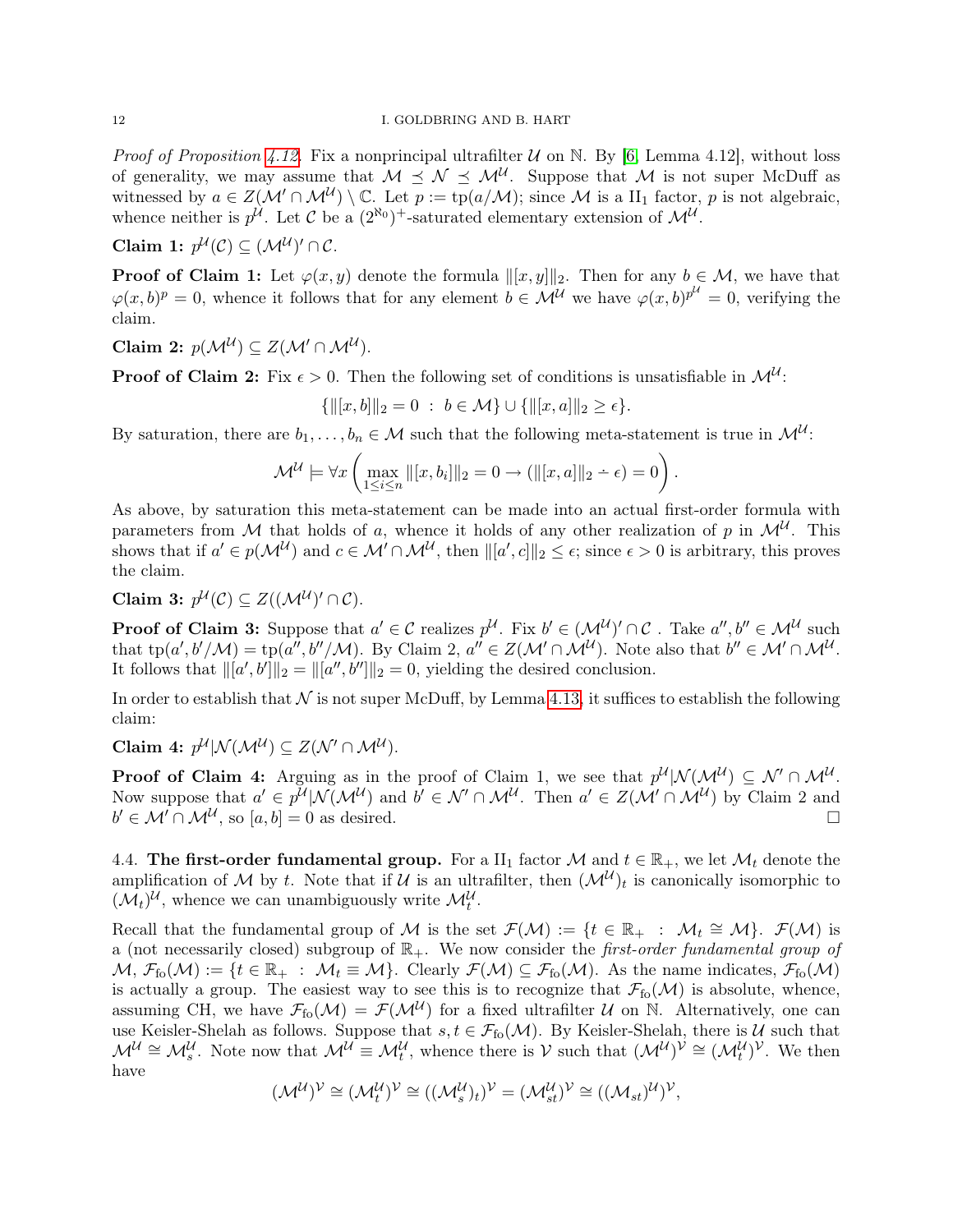whence it follows that  $\mathcal{M} \equiv \mathcal{M}_{st}$ .

Unlike the ordinary fundamental group, the first-order fundamental group is a closed subgroup of  $\mathbb{R}_+$ . Indeed, if  $(r_k)$  is a sequence from  $\mathbb{R}_+$  with limit  $r \in \mathbb{R}_+$ , it is easy to verify that  $\prod_{\mathcal{U}} \mathcal{M}_{r_k} \cong \mathcal{M}_r^{\mathcal{U}}$ for any nonprincipal ultrafilter U on N; if each  $r_k \in \mathcal{F}_{f_0}(\mathcal{M})$ , then  $\prod_{\mathcal{U}} \mathcal{M}_{r_k} \equiv \mathcal{M}$ , whence it follows that  $r \in \mathcal{F}_{\text{fo}}(\mathcal{M})$ .

In summary:

**Proposition 4.14.**  $\mathcal{F}_{\text{fo}}(\mathcal{M})$  is a closed subgroup of  $\mathbb{R}_+$  containing  $\mathcal{F}(\mathcal{M})$ .

**Question 4.15.** Does there exist a separable  $II_1$  factor M for which  $\mathcal{F}_{f_0}(\mathcal{M}) \neq \mathbb{R}_+$ ?

Recall that II<sub>1</sub> factors M and N are said to be *stably isomorphic* if  $M \cong \mathcal{N}_t$  for some  $t \in \mathbb{R}_+$ . So the above question is equivalent to the question: does stable isomorphism imply elementary equivalence? Since all of the free group factors are stably isomorphic, a special case of the above question is whether or not all of the free group factors are elementarily equivalent, a question Thomas Sinclair has called the noncommutative Tarski problem. (The original Tarski problem asked whether or not all the nonabelian free groups were elementarily equivalent; this was answered positively by Sela [\[12\]](#page-13-13).)

In connection with the number of theories of  $II_1$  factors, we have:

**Proposition 4.16.** Suppose that M is a separable  $II_1$  factor with  $\mathcal{F}_{f_0}(\mathcal{M}) \neq \mathbb{R}_+$ . Then

$$
|\{\operatorname{Th}(\mathcal{M}_t) \ : \ t \in \mathbb{R}_+\}| = 2^{\aleph_0}.
$$

*Proof.* Since the map  $t\mathcal{F}_{f_0}(\mathcal{M}) \to Th(\mathcal{M}_t)$  is injective, the result follows from the fact that closed subgroups of  $\mathbb{R}_+$  are countable.

It seems very unlikely that  $\mathcal{F}_{f_0}(\mathcal{M}) = \mathbb{R}_+$  for all separable II<sub>1</sub> factors  $\mathcal{M}$ . In fact, it seems very unlikely that  $M \equiv M_2(\mathcal{M})$  for all separable  $II_1$  factors M. Let  $\mathcal{F}_{\forall}(\mathcal{M}) := \{t \in \mathbb{R}_+ : \mathcal{M} \equiv \forall M_t\}.$ Of course, if CEP holds, then  $\mathcal{F}_{\forall}(\mathcal{M}) = \mathbb{R}_+$  for any  $\text{II}_1$  factor  $\mathcal{M}$ , so what follows is only interesting if CEP fails.

<span id="page-12-0"></span>Proposition 4.17. The following statements are equivalent:

- (1) If  $M$  is existentially closed, then  $M$  is McDuff.
- (2) If M is existentially closed, then  $2 \in \mathcal{F}_{\forall}(\mathcal{M})$ .
- (3) For any  $II_1$  factor  $\mathcal{M}, 2 \in \mathcal{F}_{\forall}(\mathcal{M})$ .
- (4) For any  $II_1$  factor  $\mathcal{M}, \mathcal{M} \equiv_{\forall} \mathcal{M} \otimes \mathcal{R}$ .
- (5) For any  $II_1$  factor  $\mathcal{M}, \mathcal{F}_{\forall}(\mathcal{M}) = \mathbb{R}_+$ .

In the statement of the proposition, when we say that  $M$  is existentially closed, we mean that  $M$ is an existentially closed model of its theory.

*Proof of Proposition [4.17.](#page-12-0)* Since McDuff  $II_1$  factors have full fundamental group, (1) implies (2) is trivial. (2) implies (3) follows from the fact that  $\mathcal{M} \equiv_{\forall} \mathcal{N}$  implies  $\mathcal{F}_{\forall}(\mathcal{M}) = \mathcal{F}_{\forall}(\mathcal{N})$ . (3) implies (4) follows from the fact that  $M \otimes \mathcal{R}$  embeds into  $\prod_{\mathcal{U}} M_{2^n}(\mathcal{M})$ . Now suppose that (4) holds and fix an arbitrary II<sub>1</sub> factor M. Since  $M \otimes \mathcal{R}$  is McDuff, for any  $t \in \mathbb{R}_+$  we have that

$$
\mathcal{M} \equiv_{\forall} \mathcal{M} \otimes \mathcal{R} \cong (\mathcal{M} \otimes \mathcal{R})_t \equiv_{\forall} \mathcal{M}_t,
$$